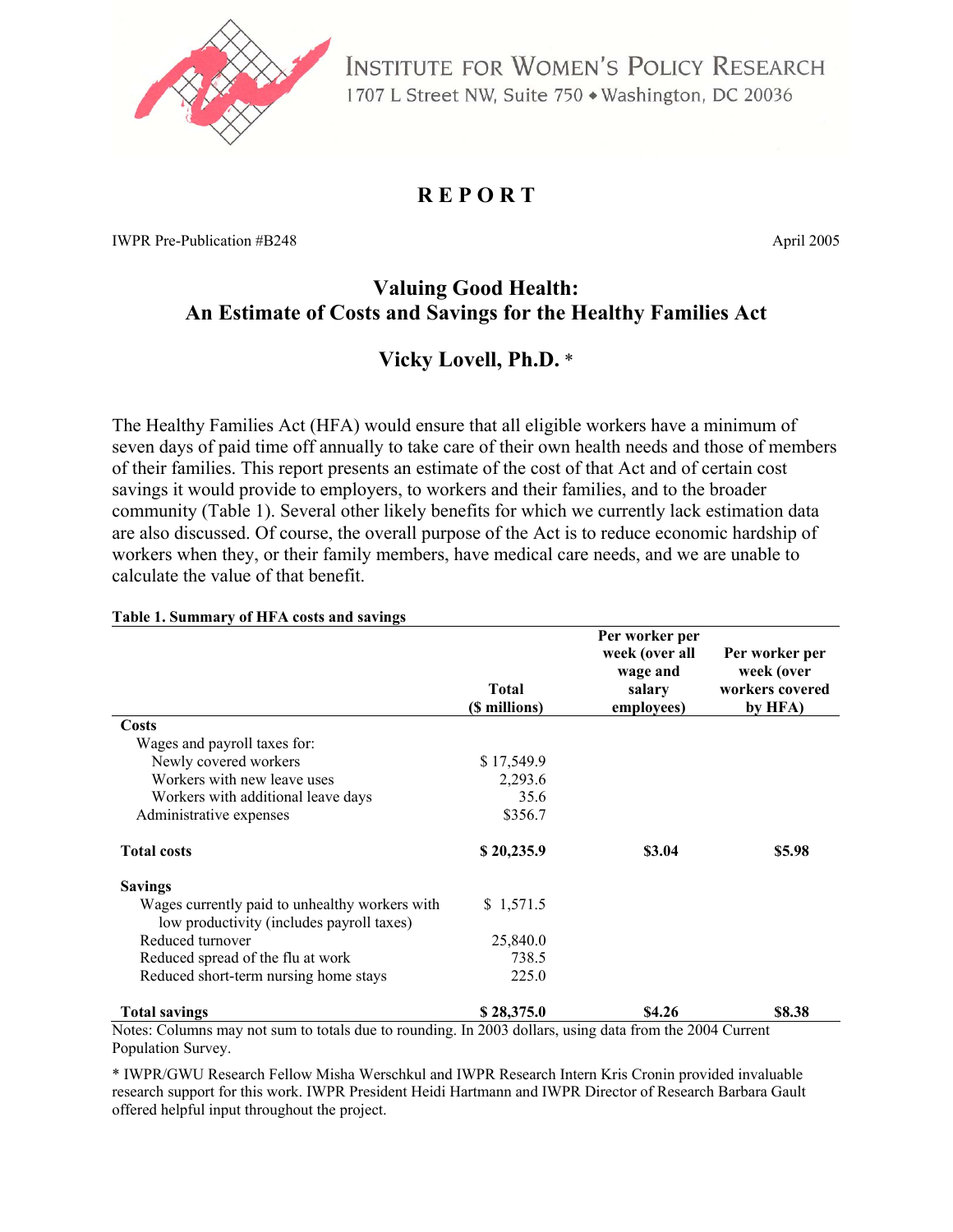These estimates assume full utilization of the HFA by all eligible workers. Particularly during the early years of the program, it is likely that some workers will be unaware of their new leave benefits and thus not use any HFA leave. In particular, workers may not know the multiple uses the law allows (see text box).

# **Key provisions of the Healthy Families Act**

- Guarantees a minimum of 7 days of paid sick leave annually (prorated for those working less than 30 hours a week, or 1,500 hours during the year to which the HFA applies).
- Workers regularly working at least 20 hours a week, or at least 1,000 hours a year, are eligible.
- Employers with 15 or more employees are covered.
- Leave must accrue at least quarterly.
- Leave may be used for "an absence resulting from a physical or mental illness, injury, or medical condition" or "from obtaining professional medical diagnosis or care, or preventive medical care."
- Absence may be for employee's health or that of "a child, a parent, a spouse, or any other individual related by blood or affinity whose close association with the employee is the equivalent of a family relationship."
- Private-sector, local and state government, military, and agricultural workers are covered. (Federal government workers already have a similar benefit.<sup>1</sup>)

Three groups of workers will enjoy new leave benefits under the HFA: those who currently have no paid sick leave; those with paid sick leave who would be able to use their leave for additional purposes; and those who currently have only one or two days of leave. Analyzing current data on the wage and salary workforce and recent data on paid sick leave programs from Lovell (2004), we estimate that 65.8 million workers will have new or expanded paid sick leave coverage under the HFA (Table 2).

#### **Table 2. Number of workers affected by the HFA**

| Workers who currently have no paid sick leave                             | 46.3 million |
|---------------------------------------------------------------------------|--------------|
| Workers who would be able to use their existing sick leave for expanded   | 18.8 million |
| leave purposes (sick children and doctor visits)                          |              |
| Workers who currently have 1 or 2 days of sick leave who would be able to | 0.7 million  |
| take additional time off                                                  |              |
|                                                                           |              |
| Total                                                                     | 65.8 million |

# **Estimating the cost of the Healthy Families Act**

We use the following methodology to estimate the cost of leave-taking under the HFA (Table 3):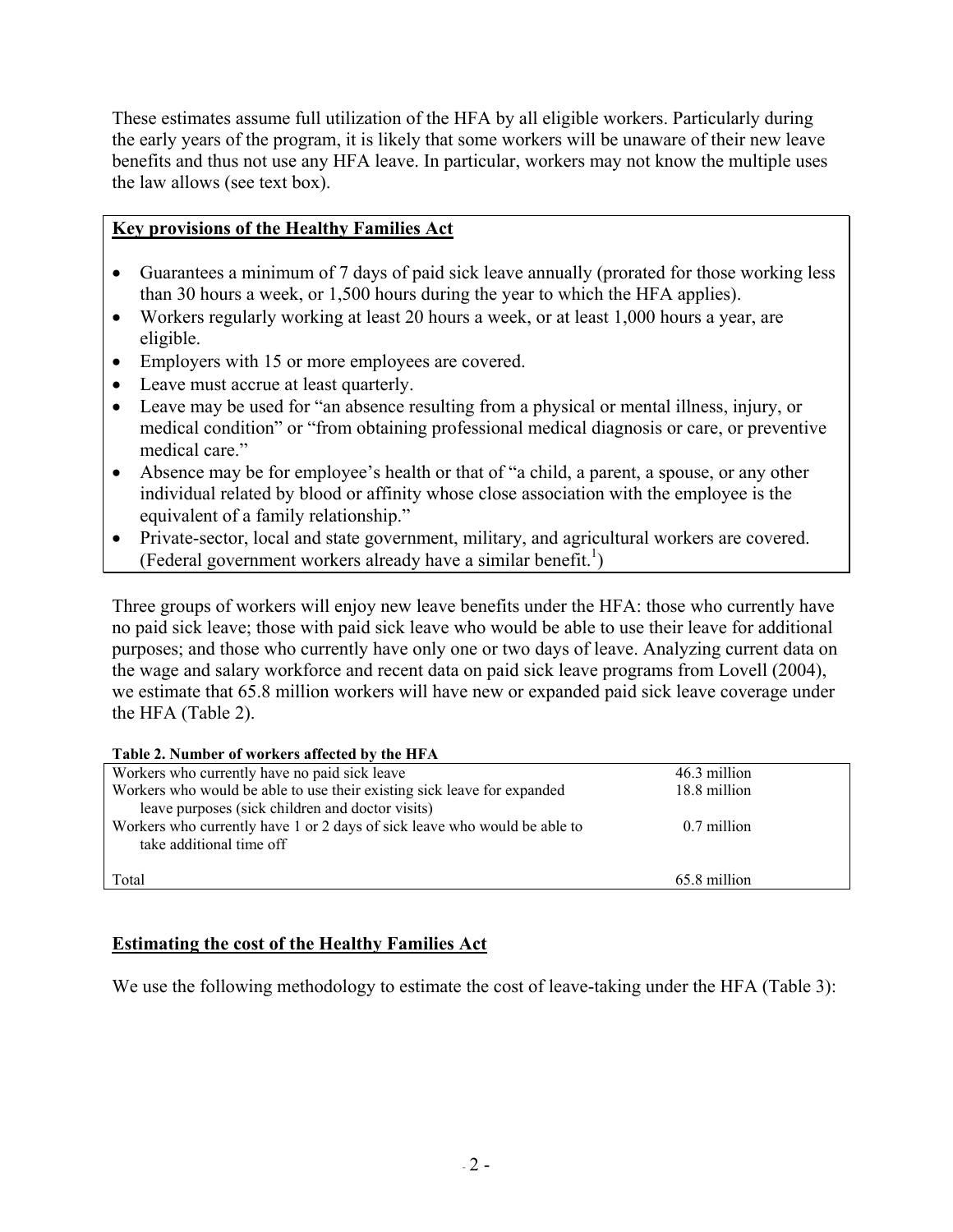### 1. How many workers will be affected?

- a. There are 94.2 million workers who meet the HFA eligibility criteria of working 20 or more hours a week, in firms with 15 or more employees (IWPR analysis of the March 2004 Annual Social and Economic Supplement to the Current Population Survey (CPS)).
- b. Of those eligible workers, 46.3 million have no paid sick leave (IWPR analysis using the CPS analysis in 1(a) above and paid sick leave participation data by wage quartile from the IWPR analysis reported in *No Time to be Sick* (Lovell 2004)).2
- c. In addition, 18.8 million workers who currently have paid sick leave but are not allowed to use their leave to care for sick children or for doctor visits will have their sick leave uses expanded under the HFA.
- d. Finally, 742,000 workers have fewer than three days of paid sick leave and would see their paid time off increased under the HFA (unpublished IWPR analysis for the report *No Time to be Sick*; Lovell 2004).<sup>3</sup>
- 2. How many days of paid sick leave will workers take?
	- a. For own medical needs: When constrained to a maximum of seven days of work loss, workers with paid sick leave miss an average of 1.8 days annually for illness and injury, excluding maternity leave (IWPR analysis of the 2003 National Health Interview Survey (NHIS)<sup>4</sup>; see text box). (Those without paid sick leave miss an average of 1.3 days annually; for all workers, the average is 1.6 days.)<sup>5</sup>

53.7 percent of workers do not take any days off for illness or injury in a given year, and an additional 37.7 percent miss seven or fewer days. Without capping days off at seven, average work-loss for those with and without paid sick leave are 3.95 and 3.35 days, respectively.

- b. For family care: According to the U.S. Department of Labor's 2000 Family and Medical Leave Act Survey of Employees, workers take 0.33 days of FMLA-type leave to care for ill children, spouses, and parents for every 1.0 days of own-health leave (Rutgers University Center for Women and Work 2005).  $1.8 * 0.33 = 0.6$  days (4.8 hours).
- c. For doctor visits: Workers with paid sick leave visit the doctor an average of 3.7 times per year (IWPR analysis of the 2003 NHIS). (Without paid sick leave, doctor visits average 3.1 annually.) These visits may be during or outside of work hours or may already be included in time off due to illness or injury in 2(a) above. We assume 3.7 hours of leave in additional doctor visits during work hours (0.4625 days).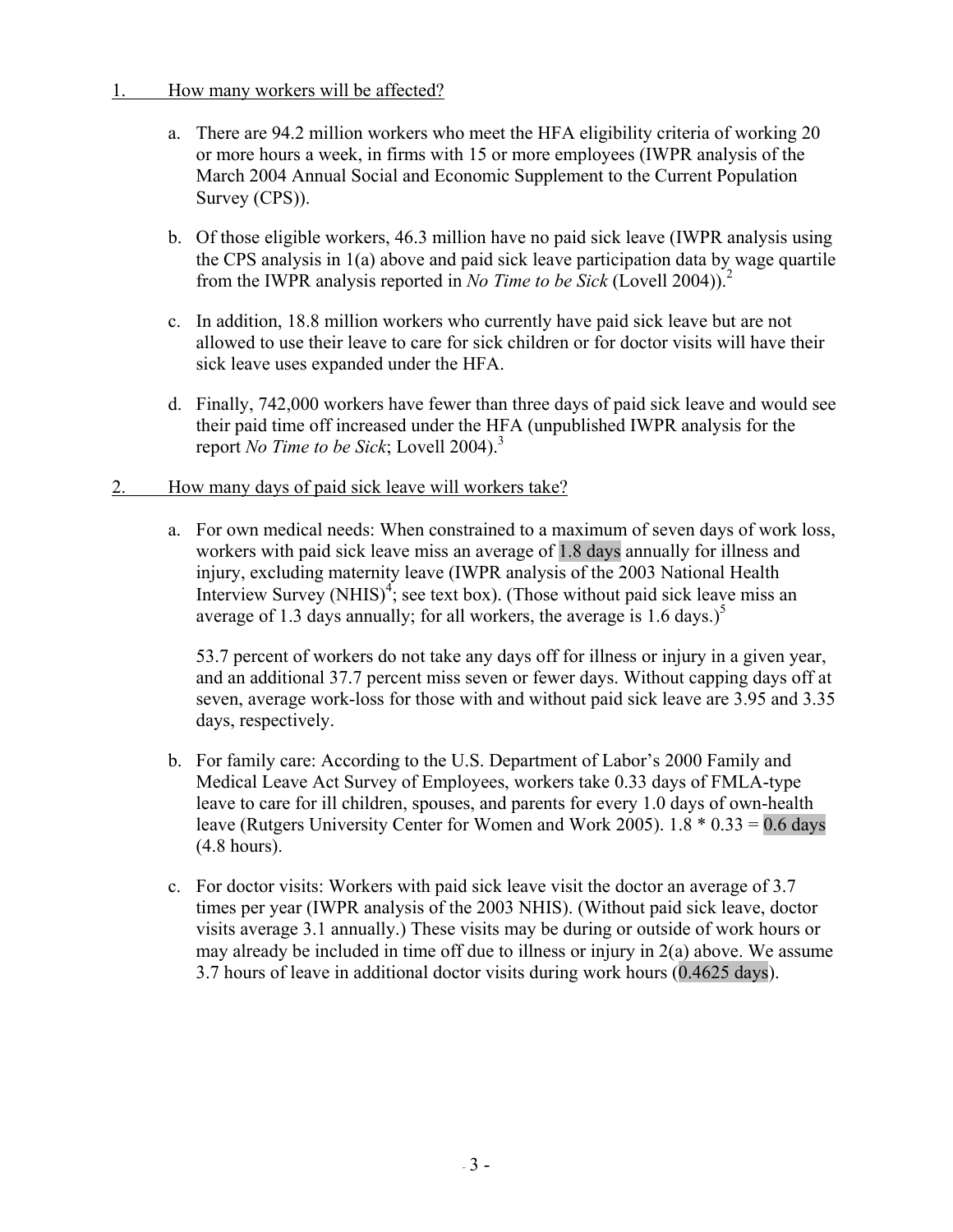# **Estimates of health-related work absence from the National Health Interview Survey**

We assume that the average work-loss of 1.8 days calculated from the National Health Interview Survey includes own medical needs only, excluding doctor visits. However, due to respondent discretion in interpreting the survey's questions, reported work-loss "because of illness or injury" may include time off work to care for others and for doctor visits, in addition to time for workers' recuperation. To the extent that this occurs, our estimates of days taken under the HFA may overestimate actual leave-taking.

d. For maternity leave and corresponding time for new mothers' partners:

 i. There are 2.40 million births to employed women each year (IWPR analysis of the 2004 CPS).

 ii. We allow for a partner to take leave for the 77.01 percent of these new mothers who are married and have an employed husband (IWPR analysis of the 2004 CPS, U.S. BLS 2004a) and for half of the unmarried new mothers.

 iii. We assume that each of these workers will take the maximum number of paid sick days, with the additional days (beyond those allocated in paragraphs  $2(a) - 2(c)$ , above) used for prenatal care, maternity recovery, or care of the new mother. $\frac{6}{3}$  (Men who take paternity leave average 7.2 days of leave (Rutgers University Center for Women and Work (2005).) We already assume in  $2(a) - 2(c)$  that workers take 2.8625 days, so we add 4.1375 days for this set of workers.

3. How much do workers earn?

 We calculate mean wages by wage quartile for non-maternity-related HFA use and use mean wages (by wage quartile) for new mothers for maternity-related HFA leave. Earnings are adjusted for work hours using the median work hours for full-time and parttime workers for these two groups of workers.

- 4. Legally mandated payroll taxes (the employer's share of Social Security and Medicare taxes, plus federal and state unemployment insurance taxes and workers' compensation) amounting to 11.46 percent of wages (U.S. Bureau of Labor Statistics 2005) are added to wage costs.
- 5. Administrative expenses are estimated at 2.0 percent of wages. This is roughly one-third the average ratio of administrative costs to benefit payments for state Temporary Disability Insurance programs (TDI) in California, New Jersey, and Rhode Island (U.S. Social Security Administration 2005). TDI is somewhat similar to HFA leave in that both relate to workers' illness-related work absence, but TDI is more complex, involving collection of payroll taxes, evaluation of medical disability, tracking of health status, and long-term benefit periods.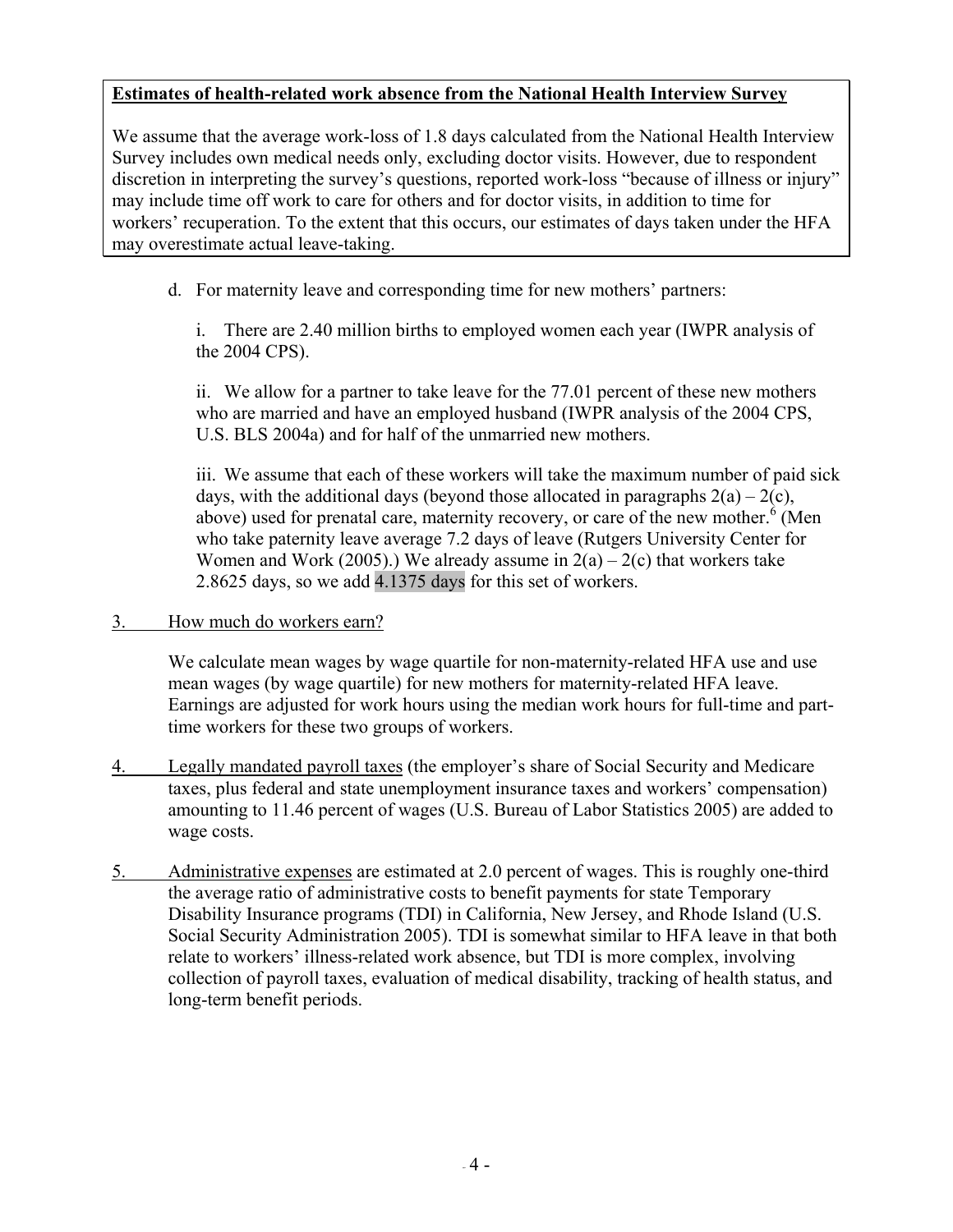| Cost factor                                                                                                          | <b>Value</b>                                                                      | <b>Notes / Source</b>                                                                          |
|----------------------------------------------------------------------------------------------------------------------|-----------------------------------------------------------------------------------|------------------------------------------------------------------------------------------------|
| Number of HFA-eligible workers<br>who currently lack paid sick leave                                                 | 46.3 million                                                                      | IWPR analysis of the 2004 CPS, using paid sick<br>leave incidence rates from Lovell (2004)     |
| Average number of days of HFA<br>leave workers will take                                                             | 2.8625 days                                                                       | Analysis of the NHIS and the 2000 FMLA survey<br>presented in paragraphs $2(a) - 2(c)$ , above |
| Number of workers with 1 or 2 days<br>of sick leave who will receive<br>additional time off under the HFA            | 0.7 million                                                                       | IWPR analysis of the 2004 CPS, using paid sick<br>leave incidence rates from Lovell (2004)     |
| Number of workers with paid sick<br>leave who currently cannot use their<br>leave for sick children or doctor visits | 18.8 million                                                                      | IWPR analysis of the 2004 CPS, using paid sick<br>leave incidence rates from Lovell (2004)     |
| Additional days taken by pregnant<br>employed women and their partners                                               | 4.1375                                                                            | Maximum of 7 days of HFA leave, less 2.8625<br>days accounted for above                        |
| Hourly wage                                                                                                          | Varies by wage<br>quartile (\$6.70 -<br>\$32.60);<br>accounting for<br>work hours | IWPR analysis of the 2004 CPS                                                                  |
| Payroll taxes                                                                                                        | 11.46 percent of<br>wages                                                         | U.S. Bureau of Labor Statistics (2005)                                                         |
| Administrative expenses                                                                                              | 2.0 percent of<br>wages                                                           | U.S. Social Security Administration (2005)                                                     |
| <b>Total</b>                                                                                                         | \$20,235.9 million                                                                |                                                                                                |

#### **Table 3. Estimated cost of HFA leaves (2003 dollars)**

# **Paid Time-Off Programs (PTOs) and Paid Sick Leave**

Some employers are transforming their single-use paid leave programs, such as vacation and sick leave, into a combined paid time-off program. (Workers are typically allowed somewhat more discretion in their use of PTOs than in traditional sick leave programs, where employers might expect documentation of the legitimacy of the time-off claim, but often the total number of days is more limited.)

Our estimates of the percent of workers with paid sick are derived from the U.S. Department of Labor's Employee Benefits Surveys (the precursor of the current National Compensation Survey) fielded in 1996 to 1998. That survey collected information about single-use programs but also allowed employers to report leave offered through PTOs. Based on interview protocols, it is likely that a substantial portion of paid sick leave offered through PTO programs is included in the Department of Labor surveys of employee benefits.

Research on trends in paid leave programs of all kinds documents a secular decline in the share of workers with any paid time off (Wiatrowski 2004), confirming that coverage by paid sick leave (including that available through PTOs) is unlikely to be greater now than was represented in our analysis.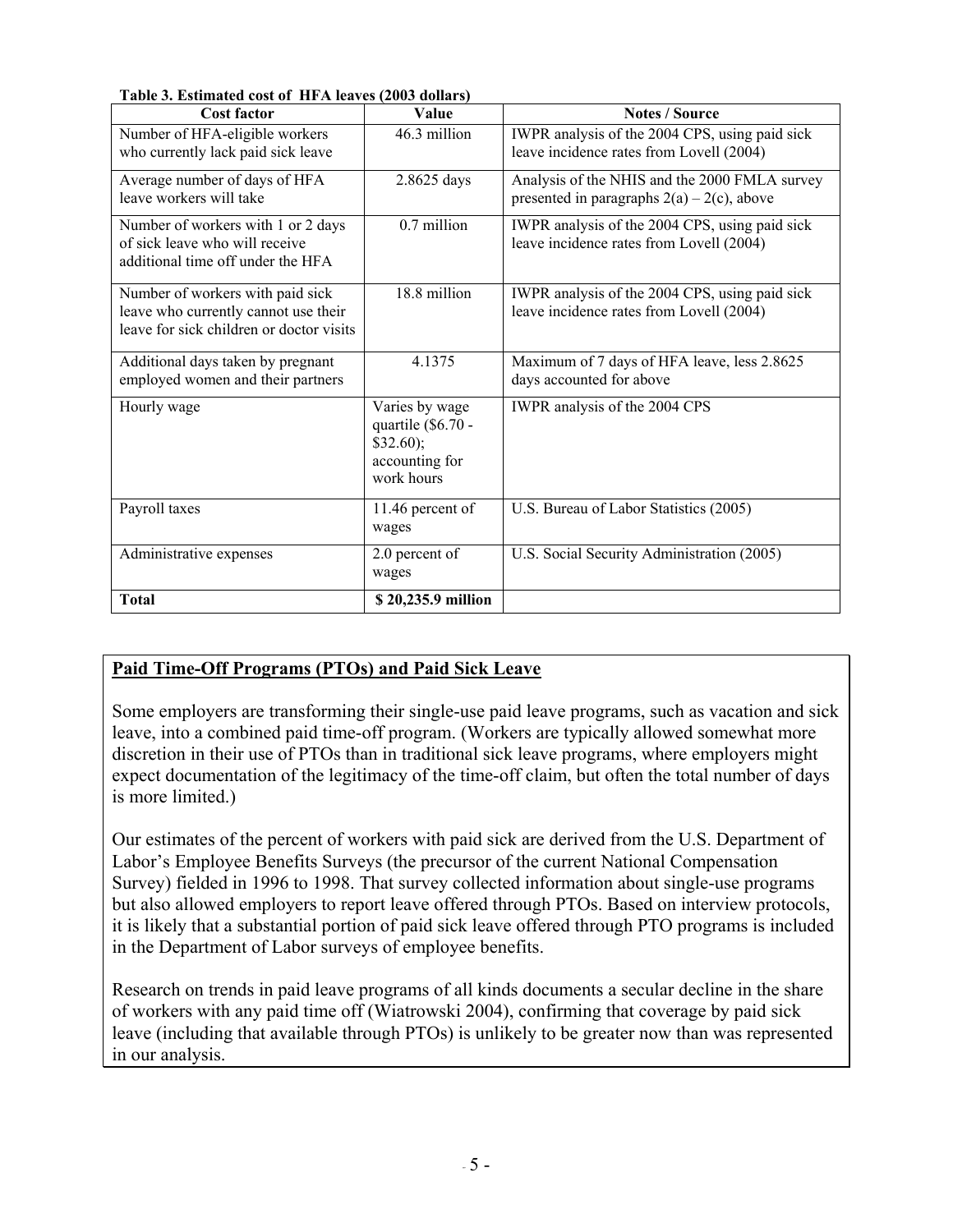### 6. The cost of replacing workers on HFA leave

By definition, employers pay wages that are equal to each worker's productivity, or the value they produce for the employer. If an employer elects to hire a temporary worker to fill in for one on HFA leave, there is no additional net employer expense; replacement workers are paid their marginal product, and the employer reaps the same amount of value in the replacement worker's work product. Thus, while employers hiring replacements will pay wages to two workers, the net impact will be the same as if no replacement were hired.

As an illustration, assume a worker and her replacement (if any) are paid \$100 (Table 4):

|                                      | A              | B                 | C                                                   |
|--------------------------------------|----------------|-------------------|-----------------------------------------------------|
| Absence / replacement situation      | Wage<br>cost   | Productivity      | Employer's<br>net cost of<br>absence<br>$(= A - B)$ |
| Current situation: no paid leave     |                |                   |                                                     |
| Absent worker not paid, not replaced | \$<br>$\bf{0}$ | $\theta$          | \$.<br>- 0                                          |
| Absent worker not paid, replaced     | \$100          | $100\% (= $100)$  | \$<br>$\overline{0}$                                |
| Under HFA: paid leave                |                |                   |                                                     |
| Absent worker paid, not replaced     | \$100          | $\theta$          | \$100                                               |
| Absent worker paid, replaced         | \$200          | $100\%$ (= \$100) | \$100                                               |

|  |  | Table 4. Analysis of cost of replacing workers on HFA leave |
|--|--|-------------------------------------------------------------|
|  |  |                                                             |

Net employer costs of \$100 under the HFA, either with or without a replacement worker, are accounted for in the estimate of wages and payroll taxes for workers on HFA leave (Table 3).

Hiring of temporary workers is likely to be relatively uncommon for the short leaves possible under the HFA. For longer absences under the federal Family and Medical Leave Act, where leaves may total 12 weeks in a year, 12.7 percent of leave-takers reported that a replacement worker was hired to fill in for them during their leave (Cantor et al. 2001, Table A2-6.7). It is much more common for work to be covered by other employees or held for the absent worker to address when back on the job.

**We estimate that the HFA will cost \$20,235.9 million annually for wages paid to workers on HFA leave and associated payroll taxes and administrative expenses -- \$5.98 per HFAcovered worker per week.** 

#### **Benefits of the HFA**

Ensuring that workers have paid time off work when needed to take care of their own health needs or those of members of their families is likely to lead to improved health outcomes for workers and their families (Lovell 2004). Better health outcomes will reduce health-care expenditures and increase quality of life.

While there is solid theoretical work suggesting the nature of these benefits, in some cases we lack empirical data that would allow us to put a value on them. In this report, we estimate some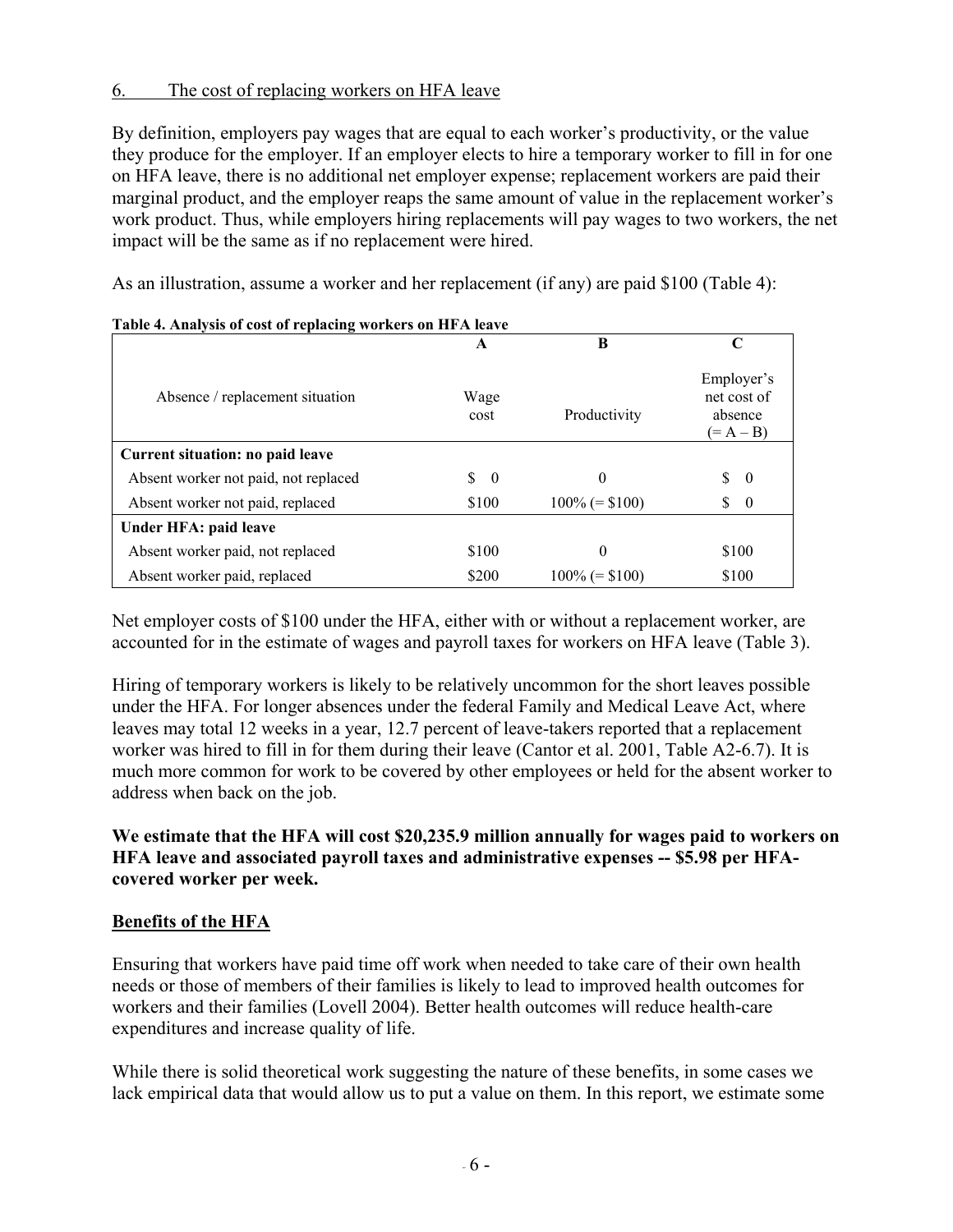health-related benefits of the HFA and discuss other likely benefits. Future research may provide measures of these benefits that can be added to those analyzed here.

Workers with inadequate paid time off work spend more time on the job at lowered productivity. These workers are currently paid their full wages for this reduced work effort. Taking an additional half day off work under the HFA will save employers the wages they would otherwise pay without any work of value being performed.

In addition, workers with paid sick leave have lower voluntary turnover than workers without this leave (Cooper and Monheit 1993), so expanding access to paid sick leave will reduce employers' costs related to turnover. Involuntary turnover for workers who are fired for taking unauthorized leave will also decrease under the HFA, saving employers additional expenditures for replacement costs.

Productivity losses related to presenteeism—ill employees going to work—will fall, as workers stay home when they are contagious and avoid passing the flu and other diseases to others.

Finally, we anticipate that increasing the flexibility available to caregivers to respond to their families' chronic and acute medical needs will reduce nursing home stays. This will save private and public dollars while improving health outcomes for medically frail adults.

# Cost savings #1: Wages currently paid to workers with low productivity

Employers pay substantial wages to employees who are unproductive because of health issues. Goetzel et al. (2004) estimate the average total annual productivity loss, per employee, for the top 10 most costly health conditions at between \$1,566.63, using average productivity loss estimates, and \$217.07, using low productivity loss estimates (in 2001 dollars; from Table 4A).

Empirical studies document that workers with influenza have worse performance on a variety of tasks than healthy workers. A study that used random assignment of experimentally induced colds and influenza found that "minor illnesses . . . have significant effects on performance efficiency" during both incubation and symptomatic periods (Smith 1989, 68). A follow-up study discovered that performance impairment continues even after clinical symptoms no longer appear (Smith 1990).

We estimate the costs currently paid by employers to HFA-eligible workers who, without paid sick leave, are on the job but less productive than usual (Table 5). Analysis of the National Health Interview Survey finds that workers without paid sick leave miss an average of 0.5 fewer days due to illness and injury than workers with paid sick leave. Other research suggests that productivity during this extra time at work is 50 percent of normal (Nichol 2001).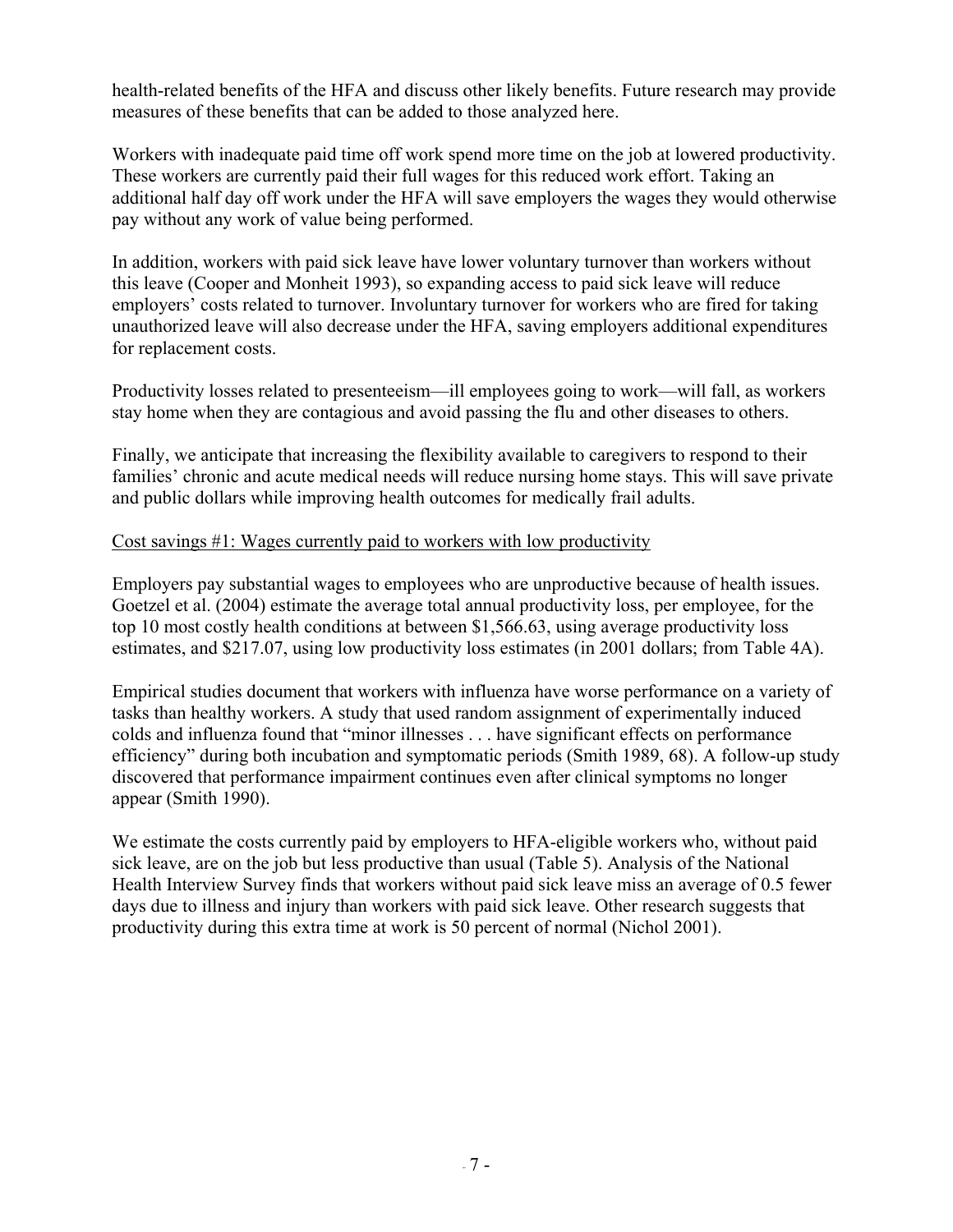| <b>Cost factor</b>                                                      | Value                                                                            | <b>Notes / Source</b>                                                                                                                                    |
|-------------------------------------------------------------------------|----------------------------------------------------------------------------------|----------------------------------------------------------------------------------------------------------------------------------------------------------|
| Number of HFA-eligible<br>workers who currently lack<br>paid sick leave | 46.3 million                                                                     | IWPR analysis of the 2004 CPS, using paid<br>sick leave incidence rates from Lovell<br>(2004)                                                            |
| Lost productivity currently paid                                        | 0.5 days at 50 percent<br>effectiveness                                          | IWPR analysis of the NHIS (the difference<br>in work-loss days for illness and injury for<br>workers with and without paid sick leave);<br>Nichol (2001) |
| Hourly wage                                                             | Varies by wage quartile<br>$(\$6.70 - \$32.60);$<br>accounting for work<br>hours | IWPR analysis of the 2004 CPS                                                                                                                            |
| Payroll taxes                                                           | 11.46 percent of wages                                                           | U.S. Bureau of Labor Statistics (2005)                                                                                                                   |
| <b>Total</b>                                                            | \$1,571.5 million                                                                |                                                                                                                                                          |

**Table 5. Cost savings from not paying ill workers for unproductive time on the job** 

### **We estimate that the HFA will save \$1,571.5 million annually for wages that would otherwise be paid to workers with lowered work productivity due to illness.**

# Cost savings #2: Reduced turnover

Research establishes that having paid sick leave reduces voluntary job mobility by 5.58 percentage points for married men, 3.61 pp for married women, 5.75 pp for single women, and 6.43 pp for single men (Cooper and Monheit 1993), as workers choose to retain a valued employment benefit by staying in their current job.

With paid sick leave expanded under the HFA, some of this effect on voluntary turnover may be reduced, as more workers considering a job change will have paid sick leave both at their current job and at their potential new job. Workers in firms with fewer than 15 employees will not be covered by the HFA, however, so important differences in paid leave quality among jobs will remain. Participating in paid sick leave under the HFA through a current job may also increase worker loyalty to the current employer, in response to having a more adequate leave benefit (which may be perceived as an employer initiative, rather than a public policy). In addition, having paid sick leave affects *in*voluntary turnover, with decreased job terminations related to unauthorized work absences for ill workers and for workers caring for sick family members (Heymann 2000, Earle and Heymann 2002). Seven percent of women's job separations are responses to health issues, and another 15 percent concern other family or personal reasons (Emsellem, Allen, and Shaw 1999). We lack data for accurately estimating the savings related to lowered involuntary turnover from the HFA. We believe it is reasonable to expect that any overestimation in savings from voluntary turnover in our analysis will be countered by savings in employer expenses from reduced involuntary turnover.

Turnover entails a variety of costs for employers, of which actual outlays to recruit a new worker are only a small portion. Low productivity of new hires, drains on the productivity of the new worker's colleagues and supervisors, human resources processing time for exit and entry, training, and lost productivity during vacancies are also real costs to employers (Phillips 1990).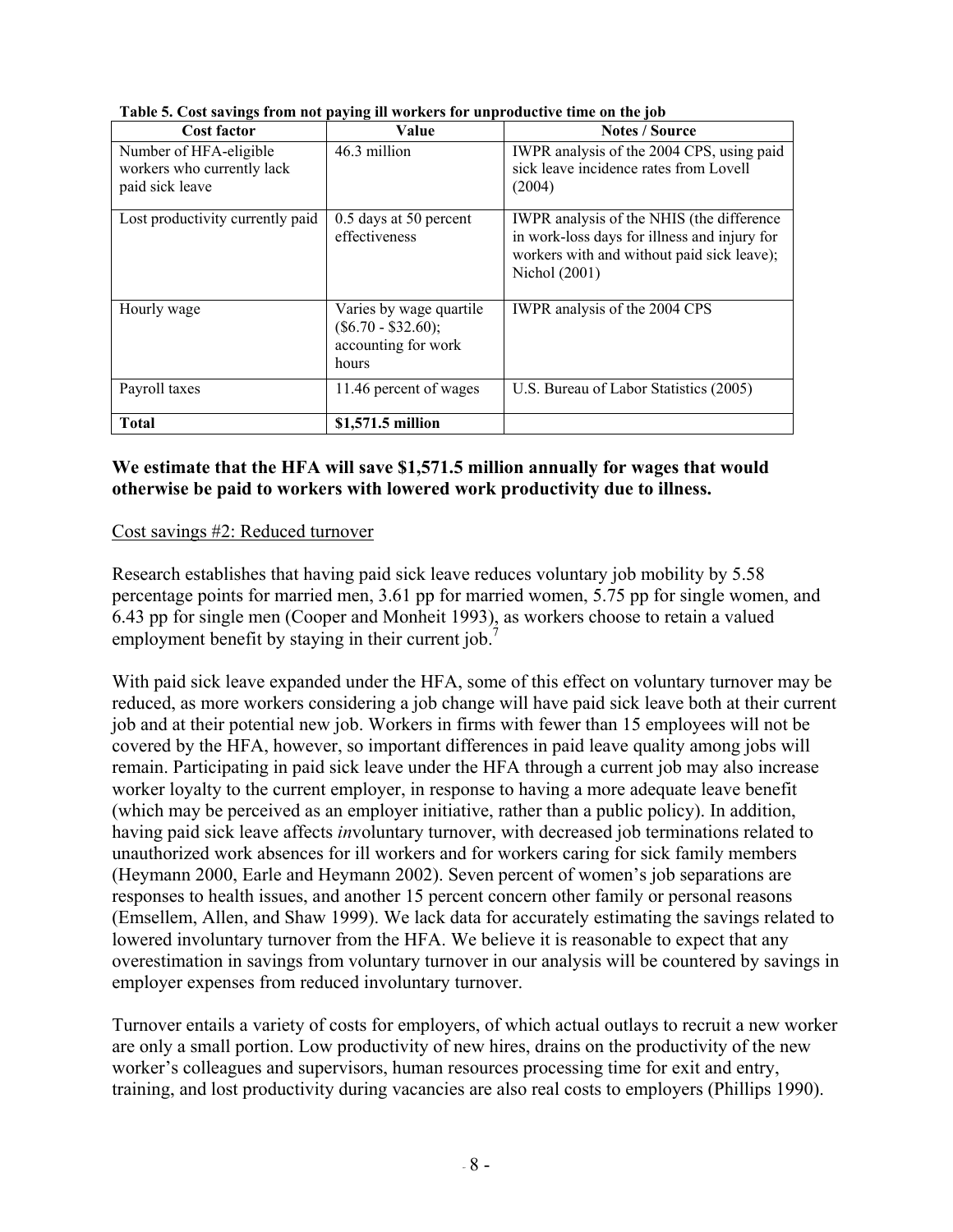A newly hired low-paid retail worker may lose sales—and customers—during the period the employee is learning about the employer's products, and may mistakenly undercharge for products (Johnson and Tratensek 2001).

Careful analyses of the range of impacts associated with turnover provide guidance on the true costs to employers. Phillips (1990) reports that replacing a mid-level manager costs 1.5 times the worker's annual salary. An estimate by Johnson and Tratensek (2001) pegs turnover of retail workers earning \$7 an hour at \$6,241, or 43 percent of their annual pay. A widely cited rubric for figuring turnover costs places them at 25 percent of total compensation (Employment Policy Foundation 2002). We use the latter figure to estimate employers' savings under the HFA from reduced turnover (Table 6).

| <b>Cost factor</b>                                                                      | Value                                                                           | <b>Notes / Source</b>                                                                         |
|-----------------------------------------------------------------------------------------|---------------------------------------------------------------------------------|-----------------------------------------------------------------------------------------------|
| Number of HFA-eligible workers<br>who currently lack paid sick leave                    | 46.3 million                                                                    | IWPR analysis of the 2004 CPS, using paid<br>sick leave incidence rates from Lovell<br>(2004) |
| Percentage point reduction in<br>voluntary turnover when paid sick<br>leave is provided | Varies by worker<br>demographics (3.61 -<br>6.43)                               | Cooper and Monheit (1993)                                                                     |
| Cost of turnover                                                                        | 25 percent of total<br>compensation                                             | Employment Policy Foundation (2002)                                                           |
| Hourly wages                                                                            | Varies by wage<br>quartile (\$6.70 -<br>$$32.60$ ; accounting<br>for work hours | IWPR analysis of the 2004 CPS                                                                 |
| Wages as percent of total<br>compensation                                               | 70.7 percent                                                                    | U.S. Bureau of Labor Statistics 2004b,<br>Table 1                                             |
| <b>Total</b>                                                                            | \$25,840.0 million                                                              |                                                                                               |

#### **Table 6. Cost savings from reduced turnover**

### **We estimate that savings under the HFA related to reduced turnover will total \$25,840.0 million annually.**

# Cost savings #3: Reduced spread of the flu within workplaces; reduced overall absence and lowered productivity

Employers are increasingly aware of the cost of the spread of disease within workplaces that occurs when sick employees go to work, a practice known as presenteeism. Two of every five employers identifies presenteeism as a problem for their organization (CCH Incorporated 2004a). As Dr. Richard Chaifetz notes, presenteeism can lead to "the spread of illness for an even greater reduction in productivity" than would be caused by an individual worker's absence (ComPsych 2004). Firms with low employee morale are more likely to experience presenteeism than those with better morale (CCH Incorporated 2004b).

Empirical research has documented the widely suspected link between presenteeism and contagion within workplaces. Li et al. (1996) find lower rates of respiratory and gastrointestinal infection among nursing home residents when nurses have paid sick leave, demonstrating that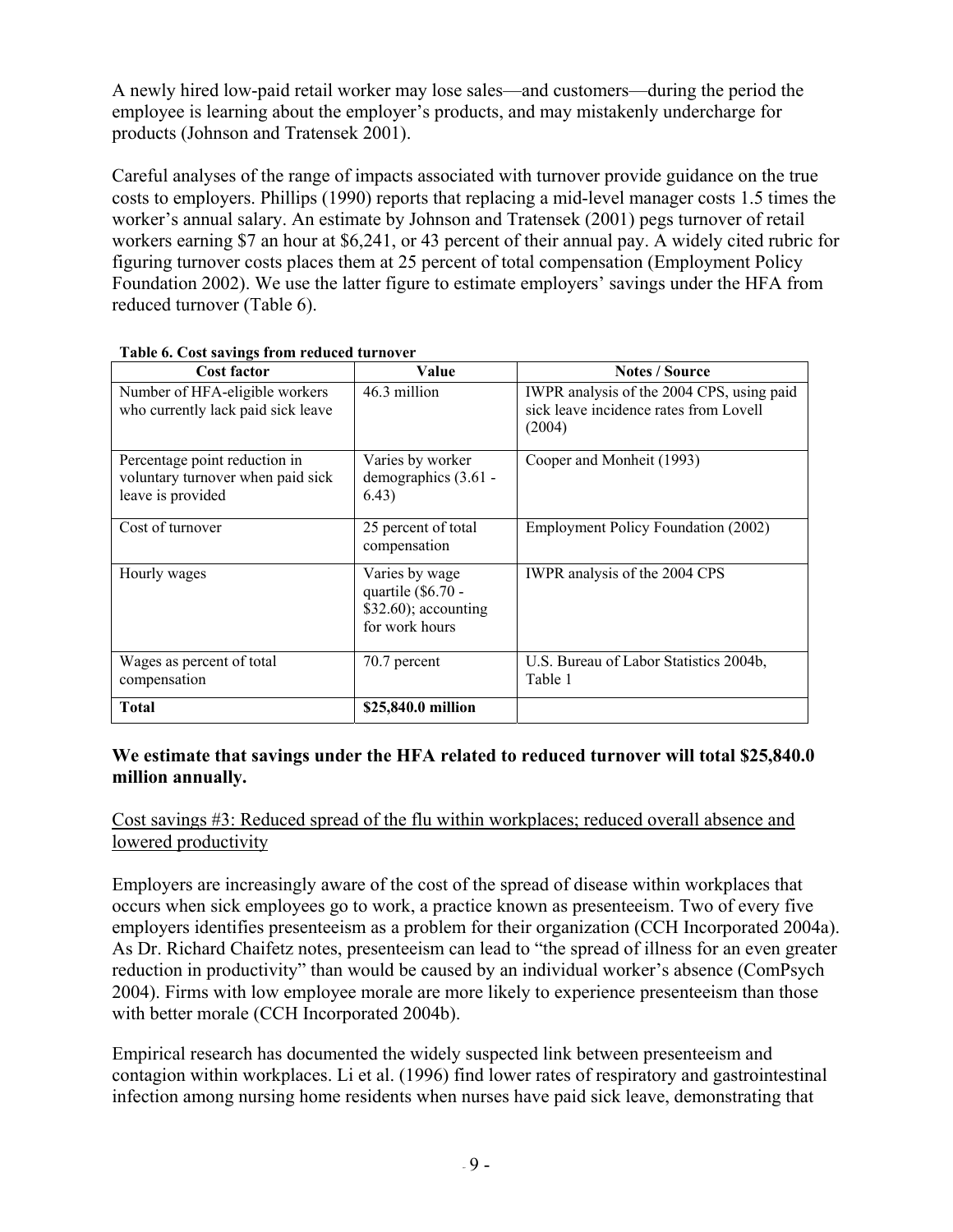the spread of disease is diminished (at least in workplaces involving intimate physical contact) when ill workers can stay home. Potter et al. (1997) report reduced disease and mortality among patients in long-term care hospitals when health-care workers are vaccinated against influenza.

Because influenza (the flu) is highly contagious and accounts for 10 to 12 percent of all illnessrelated employment absences—about the same portion as musculoskeletal disorders (Keech, Scott, and Ryan 1998)—the impact of the Healthy Families Act leave on transmission of the flu virus is likely to be the largest consequence of increased paid leave on the spread of disease in the workplace. Longini, Koopman, Haber, and Cotsonis (1988) estimate the probability of an individual contracting influenza from community contacts at 16.4 percent and from an infected household member at 26.0 percent. Islam, O'Shaughnessy, and Smith (1996) calculate the probability of an individual catching an infection from community contacts during a flu epidemic at  $0.168$ ; intra-household disease transmission probabilities per cohabitant are a bit higher (mean of 0.177). These transmission rates suggest that a sick worker who is in the workplace while contagious is likely to infect 1.8 of every 10 co-workers.

By a low estimate, 5 percent of healthy working adults will get the flu in a given flu season (Nichol 2001). Studies find that workers with the flu miss one to five days of work (Nichol 2001). Half of employees out sick with the flu are attended by a caregiver, with an average workloss of 0.4 days per caregiver (Keech, Scott, and Ryan 1998).

Workers with the flu also incur costs for doctor visits (45 percent seek medical care; Nichol 2001), hospitalizations (four hospitalizations per 10,000 flu cases; Nichol 2001), and purchase of prescription and non-prescription medications and other treatments (Kavet 1977). In addition, the flu kills one in every 100,000 infected individuals (Nichol 2001).

These factors are combined with workforce data to estimate savings under the HFA from reduced spread of the flu in workplaces (Table 7). We lack data to estimate savings from other contagious diseases (see text box).

# **The Cost of Other Contagious Diseases**

The flu is the only contagious disease for which we were able to locate accurate data on transmission rates, work absence, and treatment costs. A comprehensive accounting for the spread of all relatively common contagious diseases—including, e.g., colds, mononucleosis, strep, and pink-eye—would certainly be much higher.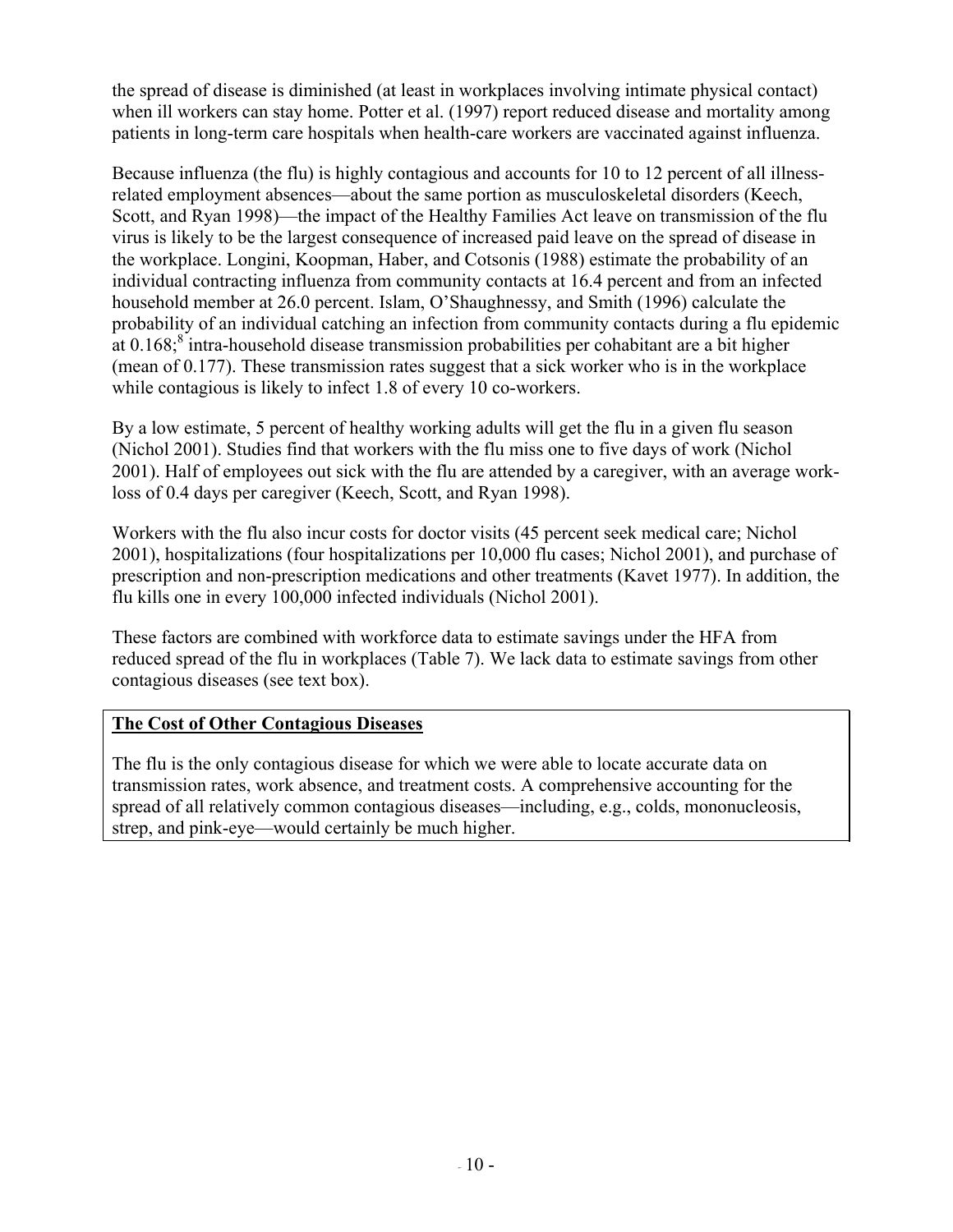| <b>Cost factor</b>                                                       | Rate                                                                                                 | <b>Source</b>                                                                                 |
|--------------------------------------------------------------------------|------------------------------------------------------------------------------------------------------|-----------------------------------------------------------------------------------------------|
| <b>Employers' wage costs</b>                                             |                                                                                                      |                                                                                               |
| Number of HFA-eligible workers without<br>paid sick leave                | 46.3 million                                                                                         | IWPR analysis of the 2004 CPS,<br>using paid sick leave incidence rates<br>from Lovell (2004) |
| Influenza illness rate                                                   | 5 percent                                                                                            | Nichol (2001), Table 6                                                                        |
| Contagion rate (i.e., each co-worker's<br>chance of contracting the flu) | 18 percent                                                                                           | Islam, O'Shaughnessy, and Smith<br>(1996)                                                     |
| Assumed number of close daily work<br>contacts                           | 5 co-workers                                                                                         |                                                                                               |
| Number of missed workdays per infected<br>co-worker                      | $\overline{2}$                                                                                       | Nichol (2001)                                                                                 |
| Number of missed workdays for<br>employed caregivers of ill workers      | 50 percent of flu-stricken<br>workers receive care; average<br>of 0.4 lost workdays per<br>caregiver | Keech, Scott, and Ryan (1998)                                                                 |
| Lost productivity for infected co-workers<br>on return to work           | 0.5 days at 50 percent<br>productivity                                                               | Nichol (2001)                                                                                 |
| Median hourly wage, all workers                                          | \$14.65                                                                                              | <b>IWPR</b> analysis of the 2004 CPS                                                          |
| Average work hours per day                                               | 7.65                                                                                                 | IWPR analysis of the 2004 CPS                                                                 |
| Payroll taxes                                                            | 11.46 percent of wages                                                                               | U.S. Bureau of Labor Statistics<br>(2005)                                                     |
| <b>Subtotal</b>                                                          | \$636.1 million                                                                                      |                                                                                               |
| <b>Workers' medical costs</b>                                            |                                                                                                      |                                                                                               |
| Doctor visits for infected co-workers                                    | 45 percent of ill workers, at<br>average cost of \$60                                                | Nichol (2001), BlueCross<br>BlueShield of Texas n.d.                                          |
| Prescription drugs                                                       | 42 per 100 ill workers, at<br>average cost of \$53                                                   | Kavet (1977), Kaiser Family<br>Foundation webtool (2005)                                      |
| <b>Subtotal</b>                                                          | \$102.4 million                                                                                      |                                                                                               |
| <b>Total</b>                                                             | \$738.5 million                                                                                      |                                                                                               |

**Table 7. Cost savings from reduced spread of the flu within workplaces** 

**We estimate that savings due to reduced spread of the flu in workplaces will total \$738.5 million annually.**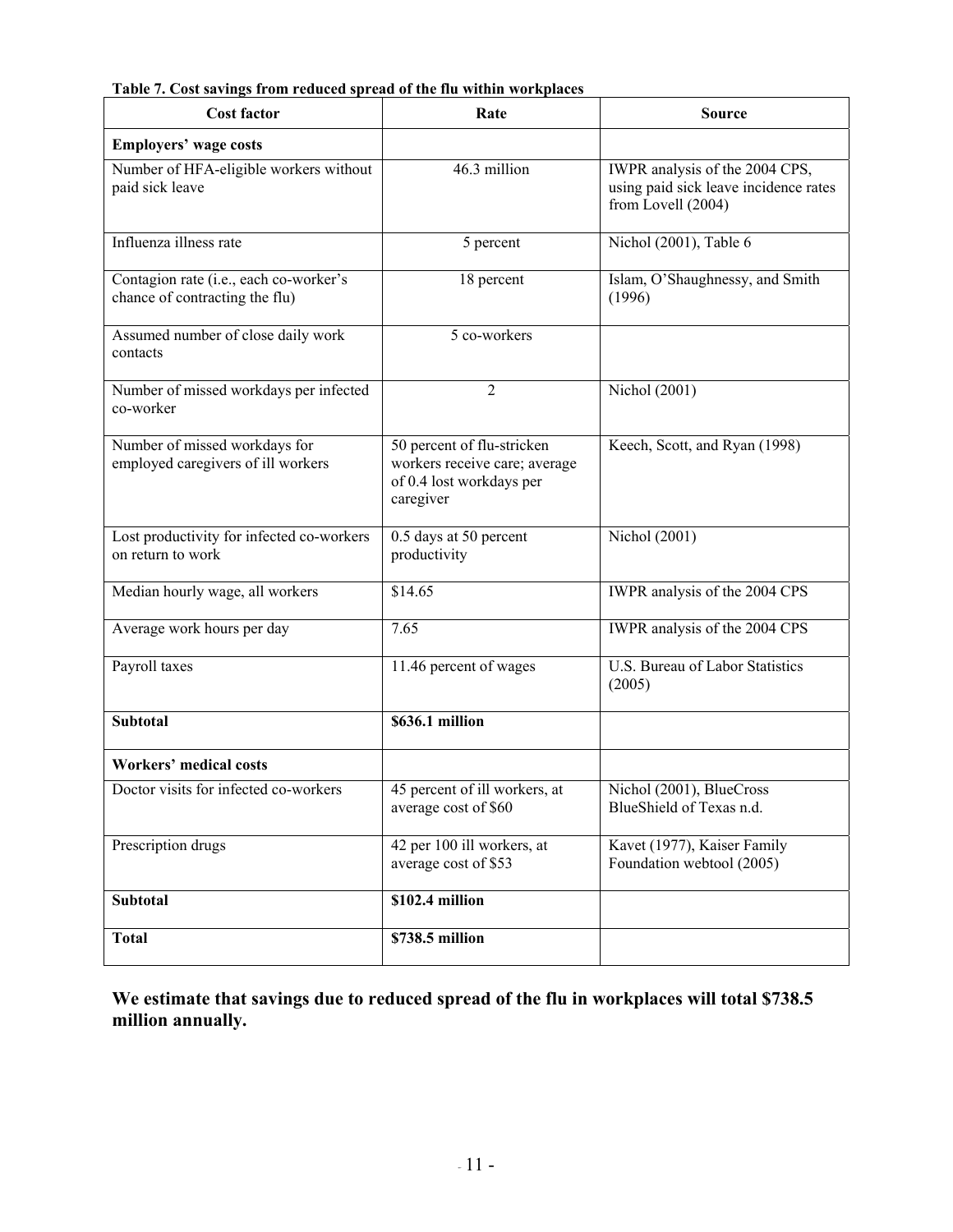### Cost savings #4: Reduced expenditures for short-term nursing home stays

Workers with the flexibility to provide informal care for elderly, disabled, and medically fragile relatives may be able to reduce expenditures for health care, including paid care at home or in nursing homes that might otherwise be financed by Medicaid or Medicare. Certainly, individuals consider the level of informal care available to them in decisions about purchasing formal care. When adult children increase their hours of informal care for their single parents, the likelihood of purchasing home health care and nursing home services decreases, and lengths of stays in nursing homes and hospitals are reduced (Van Houtven and Norton 2004). (Because informal care may increase elders' ability to navigate the health care system, informal care increases hospital stays, outpatient surgery, and physician visits.) A 10 percent increase in the number of hours of informal care provided to individuals aged 70 and older reduces the probability of entering a nursing home by 0.77 percentage points, from 8.6 to 7.83 (Van Houtven and Norton 2004). Elderly patients discharged from acute care wards return home at higher rates if they have children, rather than moving to a lower-level care facility of the hospital (McClaran, Berglas, and Franco 1996). Unmarried and childless individuals are more likely to enter nursing homes than others (Freedman 1993), as they less often have an informal caregiver to help them return home.

With nearly 9 million full-time workers providing care to adults aged 50 and older (IWPR calculation from National Alliance for Caregiving and AARP 2004), nearly 1.5 million nursing facility patients at any one time (AHCA n.d.), or roughly 2.7 nursing home admissions per year (IWPR calculation from Mehdizadeh and Applebaum 2003, Table 1)—78 percent paid for by Medicare or Medicaid (AHCA n.d.)—and average annual per-patient costs of \$58,000 (MetLife 2004), savings to families and taxpayers from reduced nursing home utilization could be substantial. An even larger number of elderly individuals receive paid care at home (Lo Sasso and Johnson 2002). This group may be particularly affected by their adult children's work hours flexibility—having a child who can respond to medical crises may mean the difference between staying at home and transitioning to assisted living or nursing home facilities.

Preventing short-term nursing home care of medically frail individuals saves money for families and taxpayers and leads to better health outcomes for the individuals themselves. Recognizing this, the government has stated that "preventing premature institutionalization is a major public health goal" (Sahyoun et al. 2001).

Savings from reduced short-term nursing home stays are estimated in Table 8.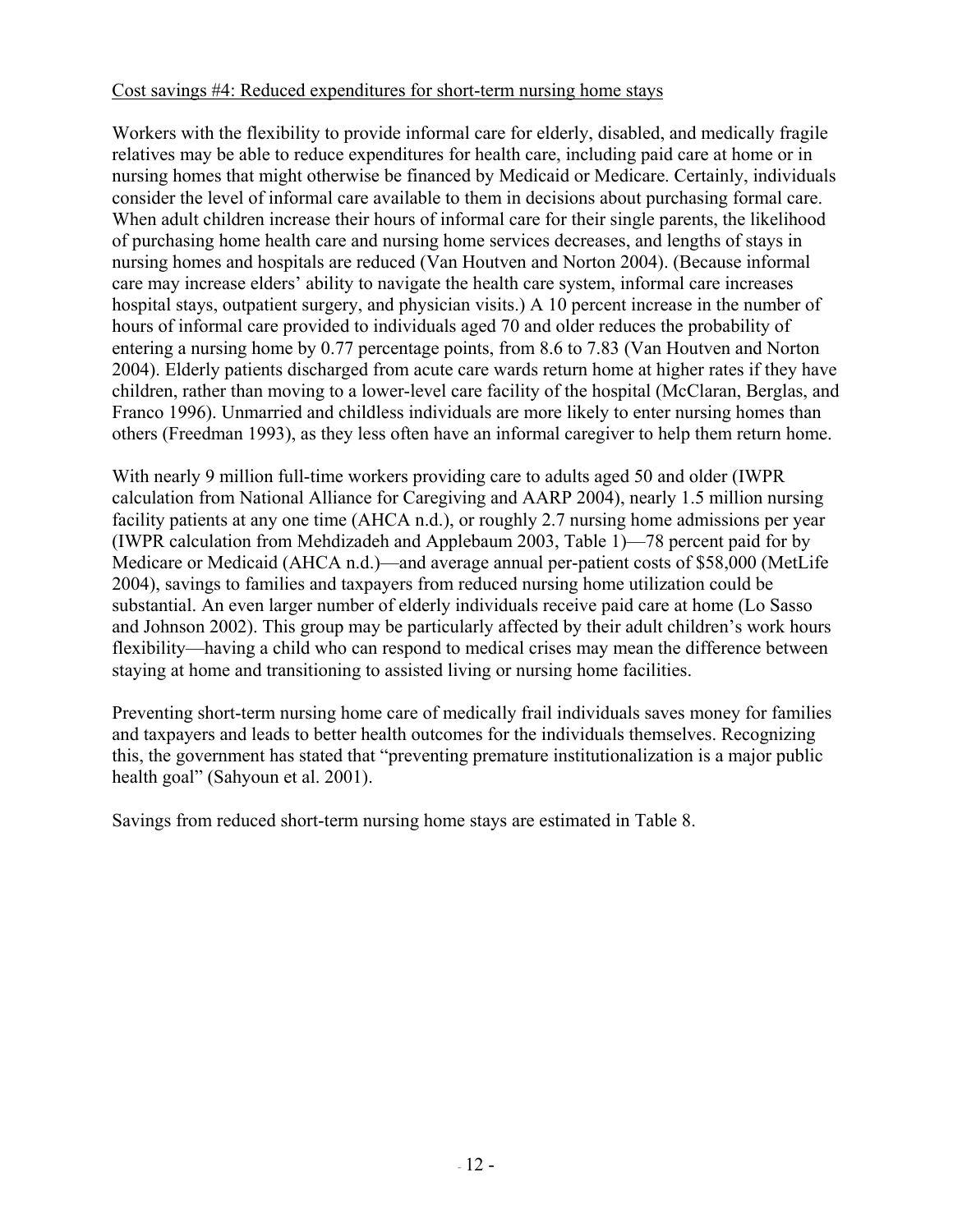| Cost factor                                                            | Rate                     | Source                                                                                                  |
|------------------------------------------------------------------------|--------------------------|---------------------------------------------------------------------------------------------------------|
| Number of caregivers of adults aged 50<br>and older employed full-time | 8.9 million              | <b>IWPR</b> calculation based on National<br>Alliance for Caregiving and AARP (2004),<br>Tables 2 and 5 |
| Average number of care recipients per<br>caregiver                     | 0.5                      | <b>IWPR</b> calculation based on Kramarow et al.<br>(1999)                                              |
| Percent of workers who are HFA-eligible                                | 0.653                    | IWPR analysis of the 2004 CPS                                                                           |
| Percent of workers with no paid sick<br>leave                          | 0.49                     | Lovell $(2004)$                                                                                         |
| Estimated length of nursing home stay<br>averted with the HFA          | 1 day per care recipient |                                                                                                         |
| Average cost of one day of nursing home<br>stay, semi-private room     | \$158                    | MetLife (2004)                                                                                          |
| <b>Total</b>                                                           | \$225.0 million          |                                                                                                         |

**Table 8. Cost savings from reduced short-term nursing home stays** 

### **We estimate that savings due short-term nursing home stays will total \$225.0 million annually.**

# **Distribution of the Costs and Savings**

To illustrate the distribution of costs and savings between employers and workers, families, and taxpayers, see Table 9. All the costs are borne by employers, and they also receive the overwhelming share of the savings we are able to estimate (98.8 percent).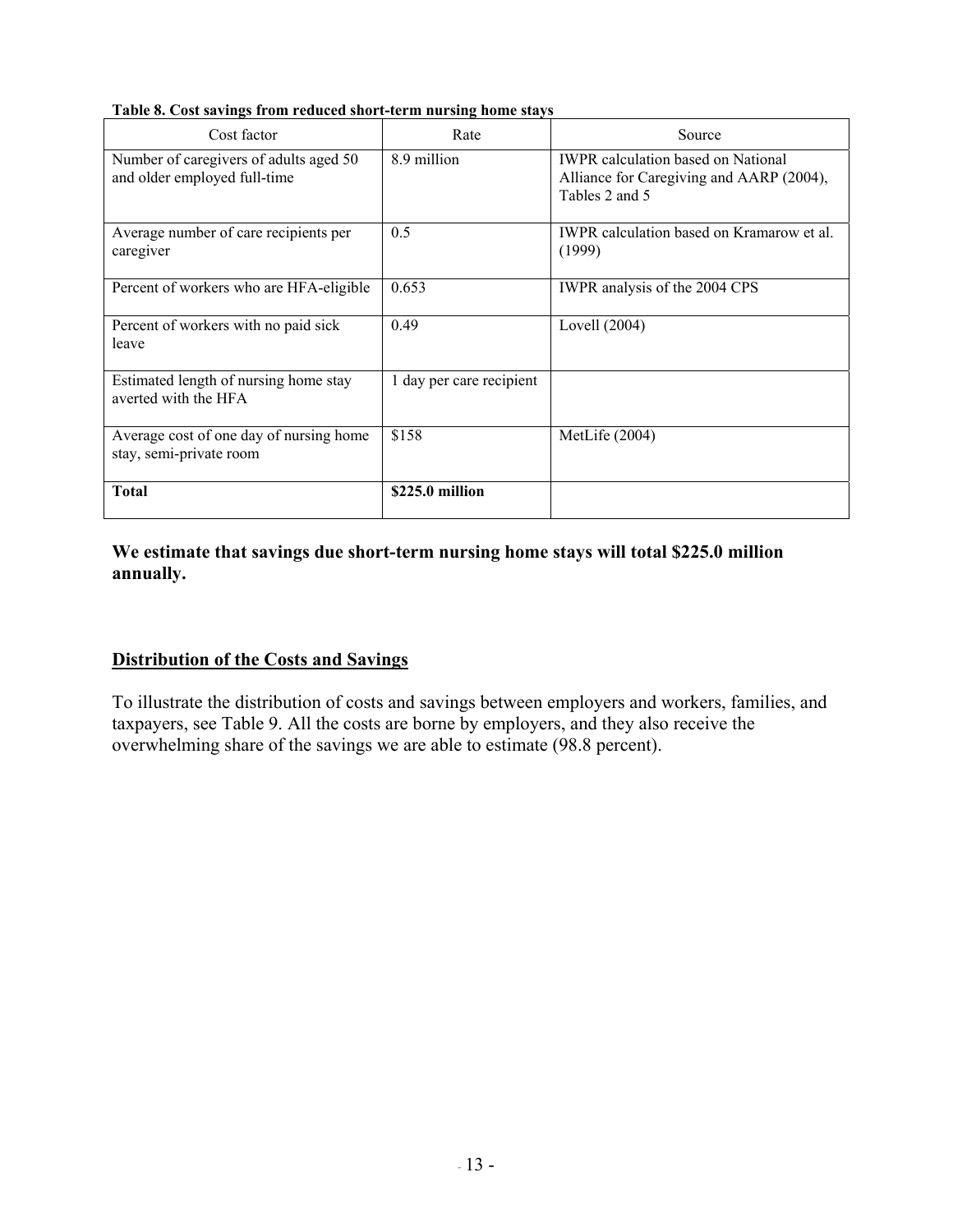|                                                                                                          | <b>Total</b><br>(\$ million) | Per worker per<br>week (over all<br>wage and<br>salary<br>employees) | Per worker per<br>week (over<br>workers covered<br>by HFA) |
|----------------------------------------------------------------------------------------------------------|------------------------------|----------------------------------------------------------------------|------------------------------------------------------------|
| <b>EMPLOYERS</b>                                                                                         |                              |                                                                      |                                                            |
| <b>Costs</b>                                                                                             |                              |                                                                      |                                                            |
| Wages and payroll taxes for:                                                                             |                              |                                                                      |                                                            |
| Newly covered workers                                                                                    | \$17,549.9                   |                                                                      |                                                            |
| Workers with new leave uses                                                                              | 2,293.6                      |                                                                      |                                                            |
| Workers with additional leave days                                                                       | 35.6                         |                                                                      |                                                            |
| Administrative expenses                                                                                  | 356.7                        |                                                                      |                                                            |
| <b>Subtotal: Costs</b>                                                                                   | \$20,235.9                   | \$3.04                                                               | \$5.98                                                     |
|                                                                                                          |                              |                                                                      |                                                            |
| <b>Savings</b>                                                                                           |                              |                                                                      |                                                            |
| Wages currently paid to workers on the job while<br>too ill to be productive (includes payroll<br>taxes) | \$1,571.5                    |                                                                      |                                                            |
| Reduced turnover                                                                                         | 25,840.0                     |                                                                      |                                                            |
| Reduced spread of the flu at work                                                                        | 636.1                        |                                                                      |                                                            |
| <b>Subtotal: Savings to employers</b>                                                                    | \$28,047.7                   | \$4.21                                                               | \$8.28                                                     |
| Net savings to employers                                                                                 |                              | \$1.17                                                               | \$2.30                                                     |
| <b>WORKERS, FAMILIES, AND TAXPAYERS</b>                                                                  |                              |                                                                      |                                                            |
| Savings on health care expenditures related to<br>reduced spread of flu at work                          | 102.4                        |                                                                      |                                                            |
| Reduced short-term nursing home stays<br>Other savings we cannot yet value:                              | 225.0                        |                                                                      |                                                            |
| Reduced health care expenditures due to faster<br>recuperation and better health outcomes                |                              |                                                                      |                                                            |
| Reduced public assistance spending for<br>workers fired for missing work without<br>authorization        |                              |                                                                      |                                                            |
| Increased financial stability for families with<br>earnings during leave                                 |                              |                                                                      |                                                            |
| Subtotal: Savings to workers, families, and<br>taxpayers                                                 | \$327.4                      | \$0.05                                                               | <b>SO.10</b>                                               |
| <b>Total savings</b>                                                                                     | \$28,375.0                   | \$4.26                                                               | \$8.38                                                     |
| Net savings to employers, workers, families, and<br>taxpayers                                            | \$8,139.1                    | \$1.22                                                               | \$2.40                                                     |

### **Table 9. Distribution of HFA costs and savings**

Note: Columns may not sum to totals due to rounding. In 2003 dollars, using data from the 2004 Current Population Survey.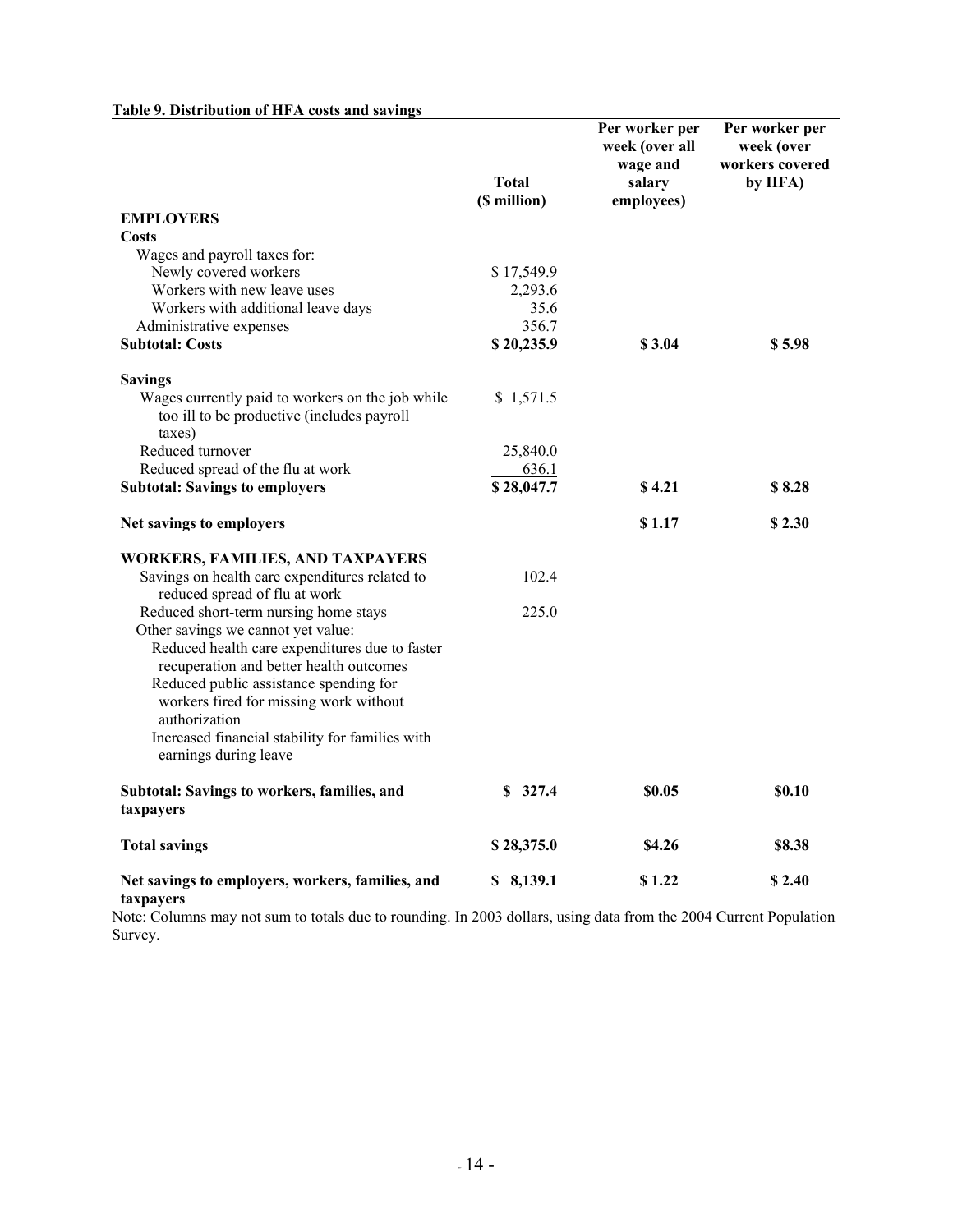# **Other benefits to measure when needed data become available**

While we currently lack data to calculate the economic impact of all the consequences of workers not having adequate paid sick leave, it is certain that there are many others, in addition to those discussed above, that do impose costs on workers, their families, employers, taxpayers, and society as a whole. Eliminating these costs thus confers benefit on society. They include the following:

# 1. Additional impacts of presenteeism on employers and workers

*a. Health care expenditures for workers who are sick longer because they are unable to recuperate at home: extra expenditures for workers and firms.* Without adequate time to regain health, minor medical problems may be exacerbated (Grinyer and Singleton 2000), eventually requiring longer work absence and/or increased treatment costs.

*b. Cost to employers of scheduling uncertainties* (e.g., from workers who call at the start of their shifts to say they're ill, when they knew the previous day they would have to stay home with a sick child).

*c. Improved morale and resultant productivity; impacts on co-workers and customers.*  Enhanced worker loyalty and job satisfaction related to having adequate paid time off may translate into gains for employers through improved customer relations. In addition, "if ill health results in more accidents or increased errors, all who explicitly or even implicitly interact with unhealthy employees can become less productive" (Greenberg, Finkelstein, and Berndt 1995, 36).

# 2. Health and health care utilization impacts on family members when workers cannot provide care

Keeping children at home when they have contagious diseases like the flu can prevent illness and work absence among their schoolmates' parents. Because "children are more susceptible to influenza, carry and spread the influenza virus over a longer period of time than adults, and are often the first to get the infection in the community" (King 2004), preventing children from being disease vectors in school and child-care settings can significantly reduce workplace absence and productivity effects among adults.

Children have better short- and long-term health outcomes when they are cared for by their parents (Palmer 1993); hospital stays are shorter when parents are involved in care (Kristensson-Hallstrom, Elander, and Malmfors 1997). With increased flexibility in attending to sick children, the HFA is likely to reduce treatment costs and overall length of illness.

Heart attack survivors who perceive that they receive adequate tangible social support have decreased mortality rates and better overall health outcomes than those perceiving inadequate levels of tangible social support (Woloshin et al. 1997). Being married or having children (even if not living nearby) reduces the length of hospital stays for elderly patients in acute care wards (McClaran, Berglas, and Franco 1996). Stroke victims have better functional and social outcomes when they receive high levels of family social support, and are more likely to receive nursing home care if they have low levels of support (Tsouna-Hadjis et al. 2000). Workers with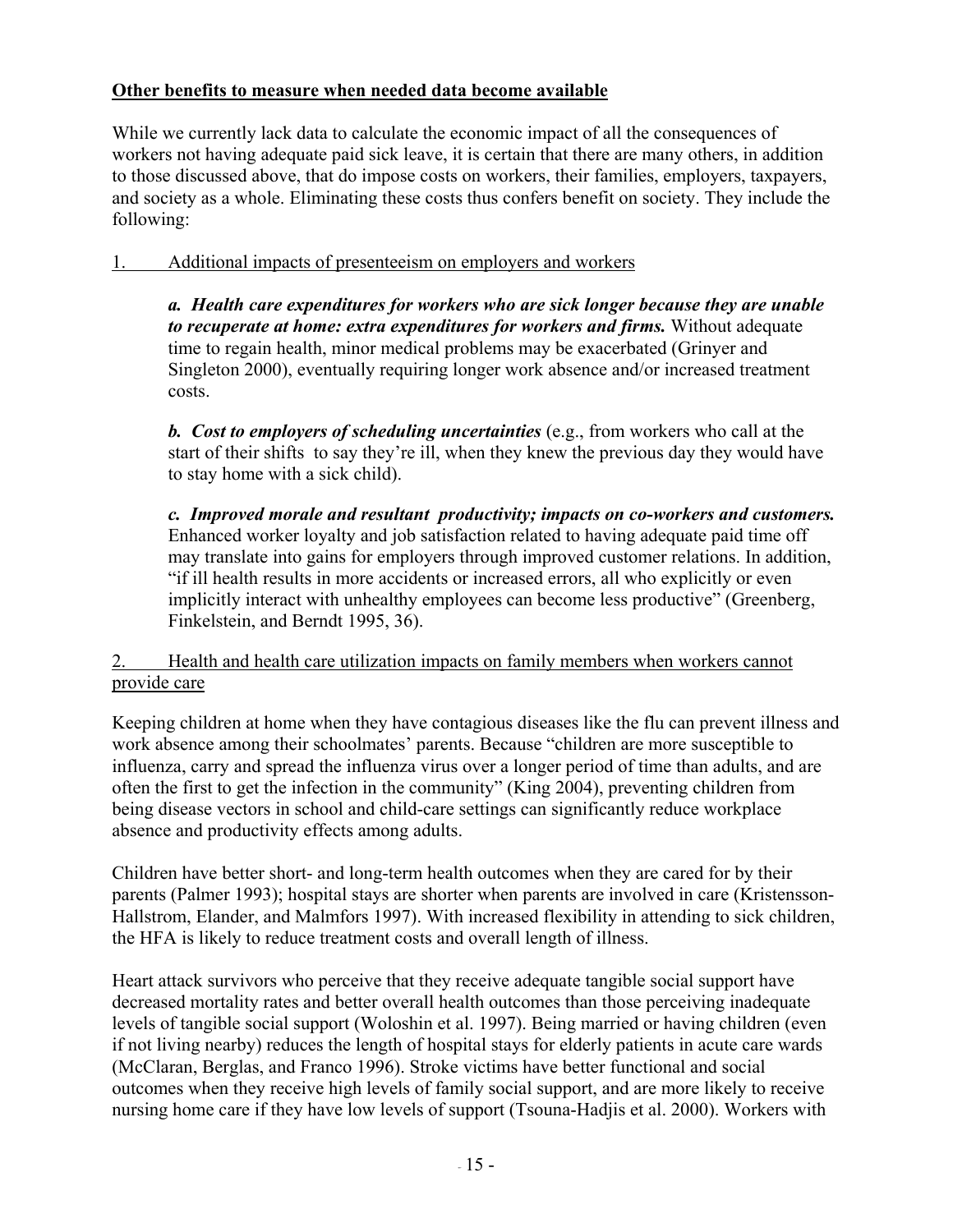the flexibility provided by paid sick leave may be able to positively affect the health status of their relatives with coronary disease and other chronic medical conditions by being more able to provide timely care.

# 3. Other impacts on families when workers cannot take time needed to provide care

When parents cannot stay home to care for sick children, older siblings may be kept out of school to care for their younger siblings (Dodson and Dickert 2004). These school absences may affect school performance and have long-range impacts on the older children's education and work productivity.

Informal caregivers whose work schedules are incompatible with the care needs of their relatives may decrease their work hours or even leave the labor force completely (Stone and Short 1990). The HFA may provide sufficient leave to many caregivers to allow them to maintain their desired level of employment while continuing to perform their caregiving work as well.

4. Lost wages of workers suspended for missing work without authorization when they are sick or a family member needs care (Dodson, Manuel, and Bravo 2002), workers fired for missing work without authorization when they are sick or a family member needs care (Browne and Kennelly 1999, Dodson, Manuel, and Bravo 2002)

5. Reduced expenditures on public assistance of workers who lose their jobs due to having inadequate paid sick days. (For instance, 8.7 percent of workers who take an FMLA-type leave and do not receive their full wages during the leave turn to public assistance for support (Cantor et al. 2001, Table A1-4.8).)

6. Increased financial stability and economic well-being of families when their incomes are not interrupted by unpaid leave.

7. The value of workers and their family members feeling better because they're in better health (improved quality of life).

# **Summary**

The Healthy Families Act would provide a critical support for the health of workers and their families, while providing substantial, measurable benefits for employers, workers, and taxpayers. Beyond the 46.2 million workers who would get their first day of paid sick leave under the HFA, an additional 19.5 workers would have more adequate sick leave benefits under the HFA than they currently are given. The impacts of the HFA are congruent with some of the most important policy goals of the United States: a healthy, productive workforce; parental responsibility for healthy children; reduced short-term nursing home stays for the frail elderly and other medically needy individuals; and containment of individuals' and insurers' medical expenditures.

# **References**

American Health Care Association [AHCA]. N.d. *Nursing Facility Patients by Payor*. <http://www.ahca.org/research/oscar/pt\_payer\_200412.pdf> (March 16, 2005).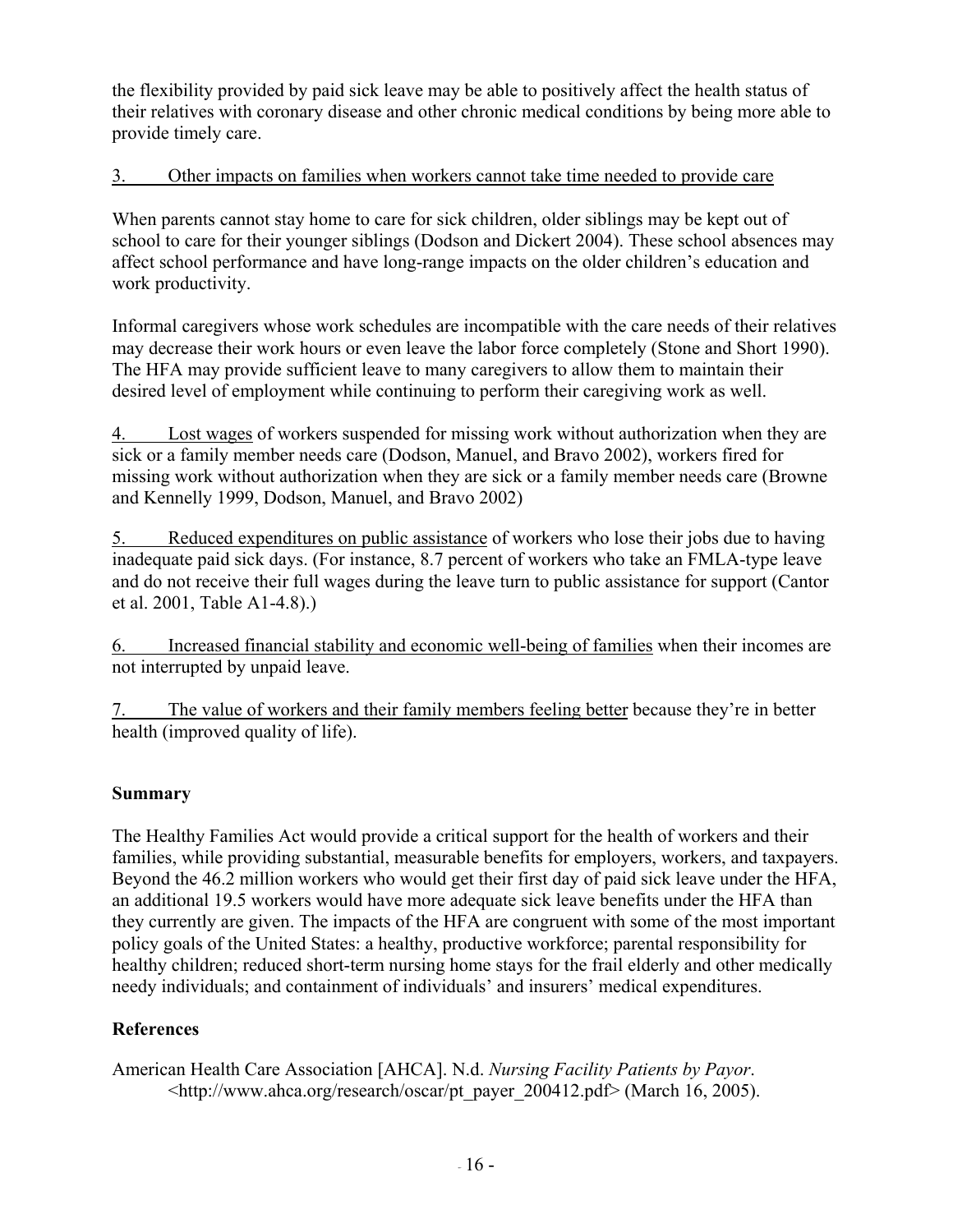- Blue Cross and Blue Shield of Texas. Nd. "Health Care Fact Sheet: Doctor's Office vs. E.R."  $\lt$ http://www.bcbstx.com/employer/hccc/8710\_685\_503.doc/> (April 18, 2005).
- Browne, Irene, and Ivy Kennelly. 1999. "Stereotypes and Realities: Images of Black Women in the Labor Market." In *Latinas and African American Women at Work: Race, Gender, and Economic Inequality,* Irene Browne, ed., pp. 302-326. New York: Russell Sage Foundation.
- Cantor, David, Jane Waldfogel, Jeffrey Kerwin, Mareena McKinley Wright, Kerry Levin, John Rauch, Tracey Hagerty, and Martha Stapleton Kudela. 2001. *Balancing the Needs of Families and Employers: Family and Medical Leave Surveys.* Washington, DC: U.S. Department of Labor <http://www.dol.gov/asp/fmla/main2000.htm> January 20, 2001.
- CCH Incorporated. 2004a. "Unscheduled Absenteeism Rises to Five-Year High." *Human Resources Management Ideas & Trends* (Issue No. 592): 145-148.
- -----. 2004b. "Flu Vaccination Shortage Means Employers Should Take Special Steps to Combat 'Presenteeism'." *Human Resources Management Ideas & Trends* (Issue No. 593).
- ComPsych. 2004. *Vast Majority of Employees Work While Sick, According to ComPsych Survey.* Press Release. Chicago: ComPsych. March 8. <http:/www.compsych.com> (downloaded March 17, 2005).
- Cooper, Philip F., and Alan C. Monheit. 1993. "Does Employment-Related Health Insurance Inhibit Job Mobility?" *Inquiry* 30 (Winter): 400-416.
- Dodson, Lisa, and Jillian Dickert. 2004. "Girls' Family Labor in Low-Income Households: A Decade of Qualitative Research." *Journal of Marriage and Family 66 (May): 318 – 332.*
- Dodson, Lisa, Tiffany Manuel, and Ellen Bravo. 2002. *Keeping Jobs and Raising Families in Low-Income America: It Just Doesn't Work.* Cambridge, MA: Radcliffe Institute for Advanced Study.
- Earle, Alison, and S. Jody Heymann. 2002. "What Causes Job Loss Among Former Welfare Recipients: The Role of Family Health Problems." *Journal of the American Medical Women's Association* 57 (Winter): 5 – 10.
- Employment Policy Foundation. 2002. "Employee Turnover A Critical Human Resource Benchmark." *HR Benchmarks* (December 3): 1-5 (www.epf.org, accessed January 3, 2005).
- Emsellem, Maurice, Katherine Allen, and Lois Shaw. 1999. *The Texas Unemployment Insurance System: Barriers to Access for Low-Wage, Part-Time & Women Workers.* New York, NY: National Employment Law Project.
- Freedman, Vicki A. 1993. "Kin and Nursing Home Lengths of Stay: A Backward Recurrence Time Approach." *Journal of Health and Social Behavior* 34(June): 138-152.
- Goetzel, Ron Z., Stacey R. Long, Ronald J. Ozminkowski, Kevin Hawkins, Shaohung Wang, and Wendy Lynch. 2004. "Health, Absence, Disability, and Presenteeism Cost Estimates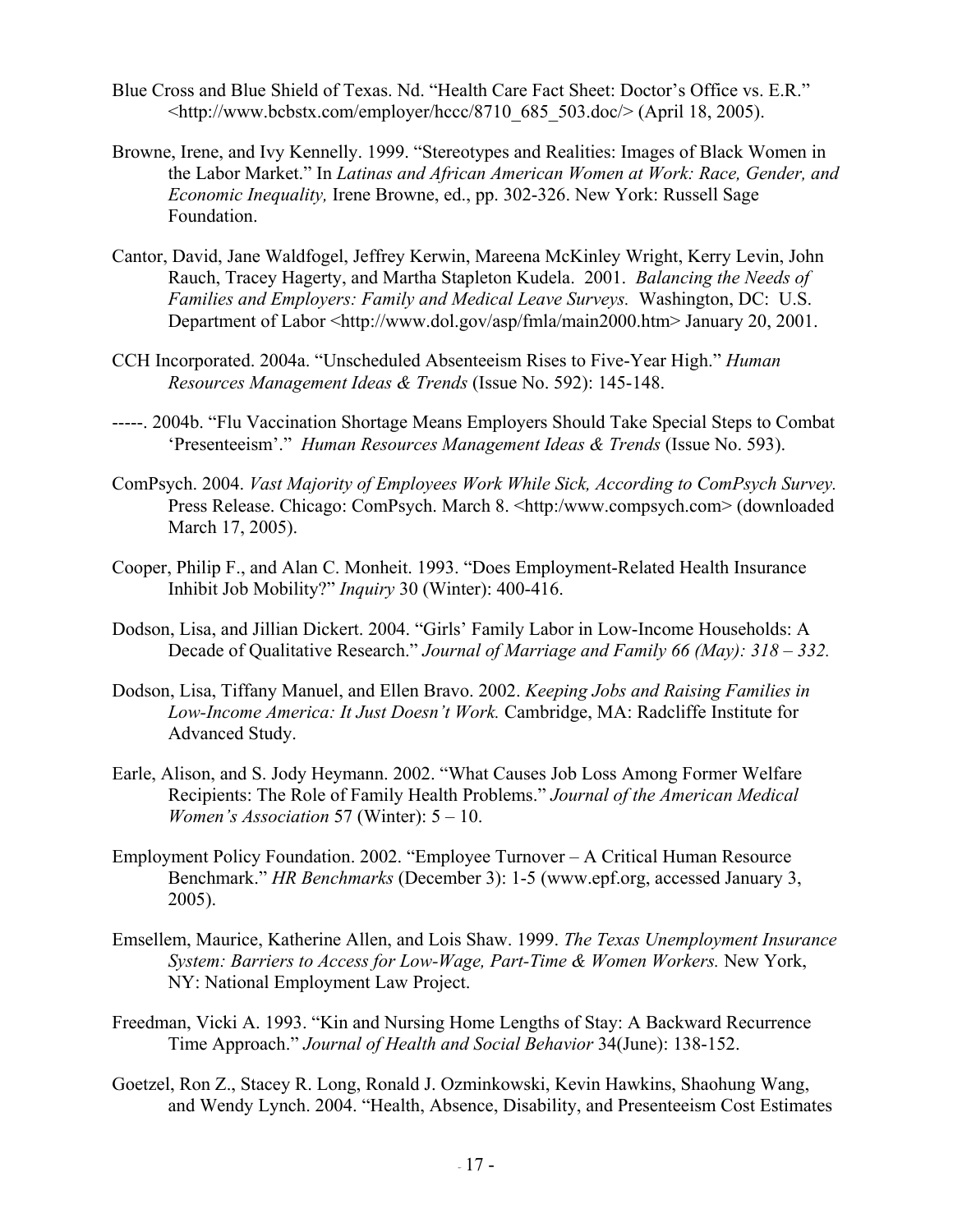of Certain Physical and Mental Health Conditions Affecting U.S. Employers." *Journal of Occupational and Environmental Medicine* 46 (April): 398-412.

- Greenberg, Paul E., Stan N. Finkelstein, and Ernst R. Berndt. 1995. "Economic Consequences of Illness in the Workplace." *Sloan Management Review* 36 (Summer): 26-38.
- Grinyer, Anne, and Vicky Singleton. 2000. "Sickness Absence as Risk-Taking Behavior: A Study of Organizational Culture Factors in the Public Sector." *Health, Risk and Society* 2 (March): 7 – 21.
- Heymann, Jody. 2000. *The Widening Gap: Why America's Working Families AreIin Jeopardy and What Can Be Done About It.* New York: Basic Books.
- Islam, M. N., C. Dennis O'Shaughnessy, and Bruce Smith. 1996. "A Random Graph Model for the Final-Size Distribution of Household Infections." *Statistics in Medicine* 15 (April 15 – May 15): 837-843.
- Johnson, Walter E. and Dan M. Tratensek. 2001. "Employee Turnover." *Do-It-Yourself Retailing* 180 (June).
- Kaiser Family Foundation. 2005. "Average Price of Retail Prescriptions Filled, 2003." <http://www.statehealthfacts.org> (April 18, 2005).
- Kavet, Joel. 1977. "A Perspective on the Significance of Pandemic Influenza." *American Journal of Public Health* 67 (November): 1063 – 1070.
- Keech, M., A. J. Scott, and P. J. J. Ryan. 1998. "The Impact of Influenza and Influenza-Like Illness on Productivity and Healthcare Resource Utilization in a Working Population." *Occupational Medicine* 48 (February): 85 – 90.
- King, James C. 2004. Quoted in *Study Shows School-Based Nasal Influenza Vaccinations Significantly Reduce Flu-Related Costs in Families.* Press Release. University of Maryland Medical Center, May 25. <http://www.umm.edu/cgi-bin/printpage.cgi> (March 17, 2005).
- Kramarow, E., H. Lentzner, R. Rooks, J. Weeks, and S. Saydah. 1999. "Health Care Access and Utilization." Health and Aging Chartbook. Hyattsville, Maryland: National Center for Health Statistics. <http://www.cdc.gov> (April 17, 2005).
- Kristensson-Hallstrom, Inger, Gunnel Elander, and Gerhard Malmfors. 1997. "Increased Parental Participation in a Pediatric Surgical Day-Care Unit." *Journal of Clinical Nursing* 6  $(July): 297 - 302.$
- Li, Jiehui, Guthrie S. Birkhead, David S. Strogatz, and F. Bruce Coles. 1996. "Impact of institution size, staffing patterns, and infection control practices on communicable disease outbreaks in New York state nursing homes." American Journal of Epidemiology 143  $(10): 1042 - 1049.$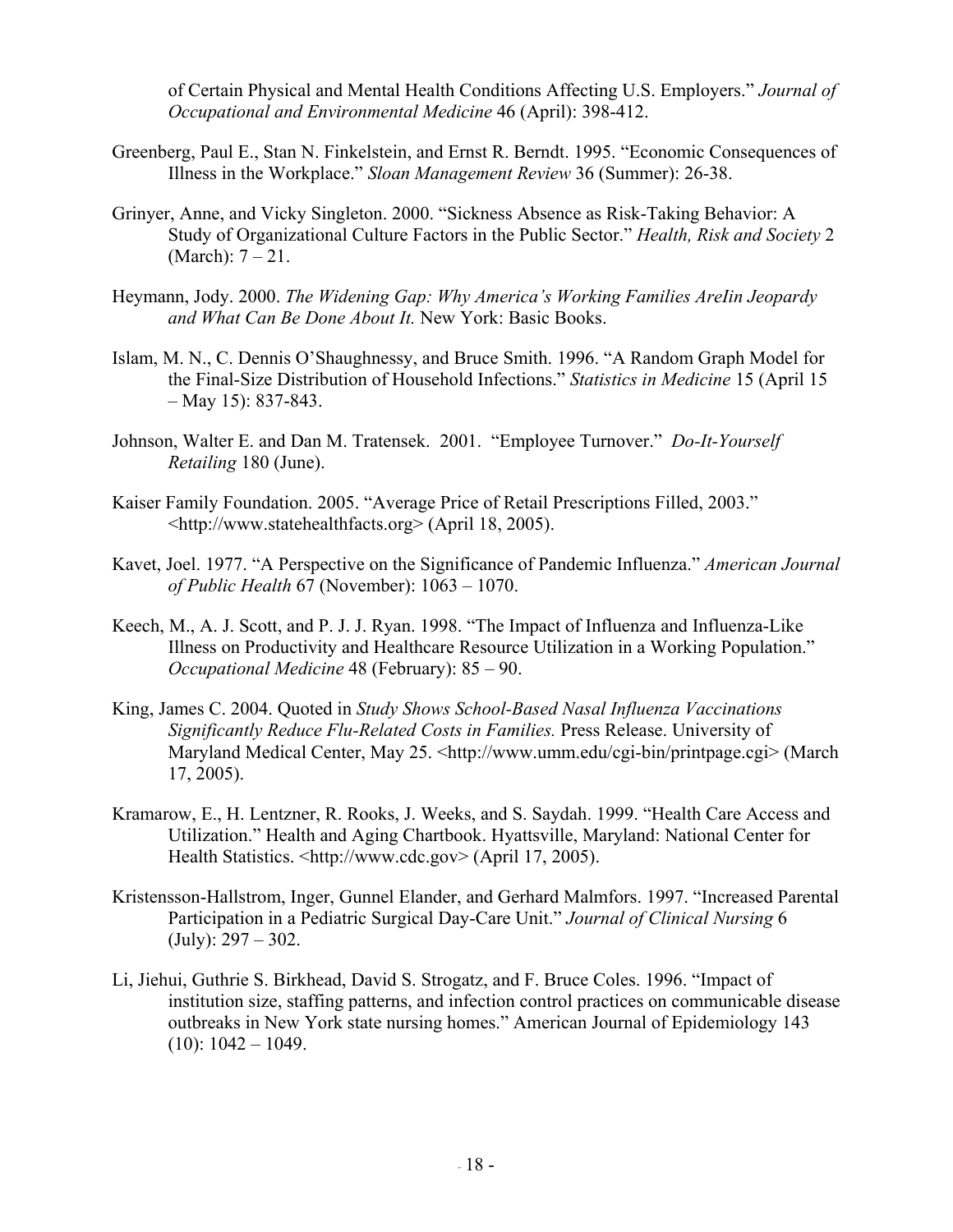- Longini, Ira M., Jr., James S. Koopman, Michael Haber, and George A. Cotsonis. 1988. "Statistical Inference for Infectious Diseases: Risk-Specific Household and Community Transmission Parameters." *American Journal of Epidemiology* 128 (October): 845 – 859.
- Lo Sasso, Anthony T., and Richard W. Johnson. 2002. "Does Informal Care from Adult Children Reduce Nursing Home Admissions for the Elderly?" *Inquiry* 39 (October 1).
- Lovell, Vicky. 2004. *No Time to be Sick: Why Everyone Suffers When Workers Don't Have Paid Sick Leave.* IWPR Publication No. B242. Washington, D.C.: Institute for Women's Policy Research.
- McClaran, Jacqueline, Robin Tover Berglas, and Eliane Duarte Franco. 1996. "Long Hospital Stays and Need for Alternate Level of Care at Discharge." *Canadian Family Physician*  42 (March): 449 – 461.
- Mehdizadeh, Shahla, and Robert Applebaum. 2003. "A Ten-year Retrospective Look at Ohio's Long-term Care System." Scripps Gerontology Center of Miami University. May. <http://www.scripps.muohio.edu/scripps/publications/documents/SGC0070TenYearRetr ospective.pdf> (April 17, 2005).
- MetLife. 2004. *The MetLife Market Survey of Nursing Home & Home Care Costs*. Westport, CT: MetLife Mature Market Institute.
- National Alliance for Caregiving and AARP. 2004. "Caregiving in the U.S." (April). Besthesda, Maryland and Washington, D.C.
- Nichol, Kristin L. 2001. "Cost-Benefit Analysis of a Strategy to Vaccinate Healthy Working Adults Against Influenza." *Archives of Internal Medicine* 161 (March 12): 749 – 759.
- Office of Personnel Management. 2000a. "Sick Leave." 26 September. <http://www.opm.gov/ oca/leave/ HTML/sicklv.htm> (April 17, 2005).
- -----. 2000b. "Sick Leave to Care for a Family Member with a Serious Health Condition." 26 October. <http://www.opm.gov/oca/leave/ HTML/12week.htm> (April 17, 2005).
- Palmer, Sarah J. 1993. "Care of Sick Children by Parents: A Meaningful Role." *Journal of Advanced Nursing* 18 (February): 185 – 191.
- Phillips, Douglas J. 1990. "The Price Tag on Turnover." *Personnel Journal* 2162(December): 58-61.
- Potter, Jan, David J. Stott, Margaret A. Roberts, Alexander G. Elder, B. O'Donnell, Paul V. Knight, and William F. Carman. 1997. "Influenza Vaccination of Health Care Workers in Long-Term-Care Hospitals Reduces the Mortality of Elderly Patients." *Journal of Infectious Diseases* 175 (January): 1-6.
- Rutgers University Center for Women and Work analysis of data from U.S. Department of Labor, *Family and Medical Leave Surveys, 2000 Update.* April 12, 2005.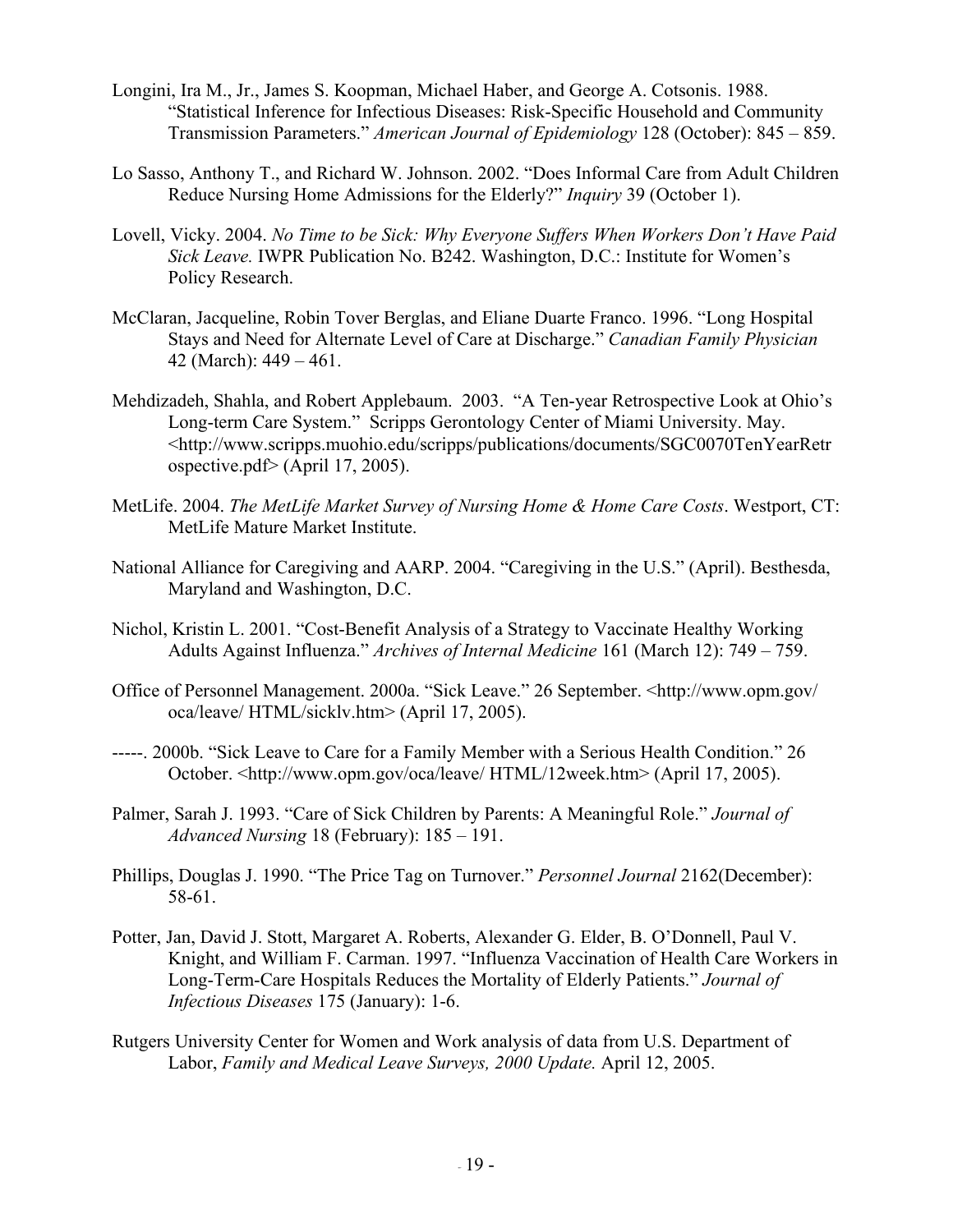- Sahyoun, Nadine R., Laura A. Pratt, Harold Lentzner, Achintya Dey, and Kristen N. Robinson. 2001. "The Changing Profile of Nursing Home Residents: 1985-1997." *Aging Trends* 4. Hyattsville, MD National Center for Health Statistics.
- Smith, Andrew. 1989. "A Review of the Effects of Colds and Influenza on Human Performance." *Journal of the Society of Occupational Medicine* 39: 65-68.
- -----. 1990. "Respiratory Virus Infections and Performance." *Philosophical Transactions of the Royal Society of London, Series B, Biological Sciences* 327 (April 12): 519 – 528.
- Stone, Robyn I., and Pamela Farley Short. 1990. "The Competing Demands of Employment and Informal Caregiving to Disabled Elders." *Medical Care* 28 (June): 513 – 526.
- Tsouna-Hadjis, Evie, Kostas N. Vemmos, Nikolaos Zakopoulos, and Stamatis Stamatelopoulos. 2000. "First-Stroke Recovery Process: The Role of Family Support." *Archives of Physical Medicine and Rehabilitation* 81(July): 881-887.
- U.S. Bureau of Labor Statistics. 2004a. *Employment Characteristics of Families in 2003*. USDL 04-719. Washington, D.C.: U.S. Bureau of Labor Statistics.
- -----. 2004b. *Job Openings and Labor Turnover: October 2004*. USDL 04-2462. Washington, DC: U.S. Bureau of Labor Statistics.
- -----. 2005. *Employer Costs for Employee Compensation—December 2004*. USDL 05-432. Washington, D.C.: U.S. Bureau of Labor Statistics.
- U.S. Social Security Administration. 2005. *Annual Statistical Supplement, 2004*. Washington, DC: U.S. Social Security Administration. http://www.ssa.gov/policy/docs/statcomps/supplement/#toc (April 24, 2005).
- Van Houtven, Courtney Harold, and Edward C. Norton. 2004. "Informal Care and Health Care Use of Older Adults." *Journal of Health Economics* 23 (November): 1159 – 1180.
- Wiatrowski, William J. 2004. "Documenting Benefits Coverage for all Workers." U.S. Bureau of Labor Statistics. *Compensation and Working Conditions Online.* 26 May. <http://www.bls.gov/opub/cwc/print/cm20040518ar01p1.htm> (April 20, 2005).
- Woloshin, Steven, Lisa Schwartz, Anna Tosteson, Chiang-Hua Chang, Brock Wright, Joy Plohman, and Elliott Fisher. 1997. "Perceived Adequacy of Tangible Social Support and Health Outcomes in Patients with Coronary Artery Disease." *Journal of General Internal Medicine* 12 (October): 613-618.

1

<sup>&</sup>lt;sup>1</sup> Full- and part-time federal workers earn one hour of paid sick leave for every 20 hours worked and may use 5 days (13, if sick leave balance is maintained at a minimum of 80 hours) to "provide care for a family member who is